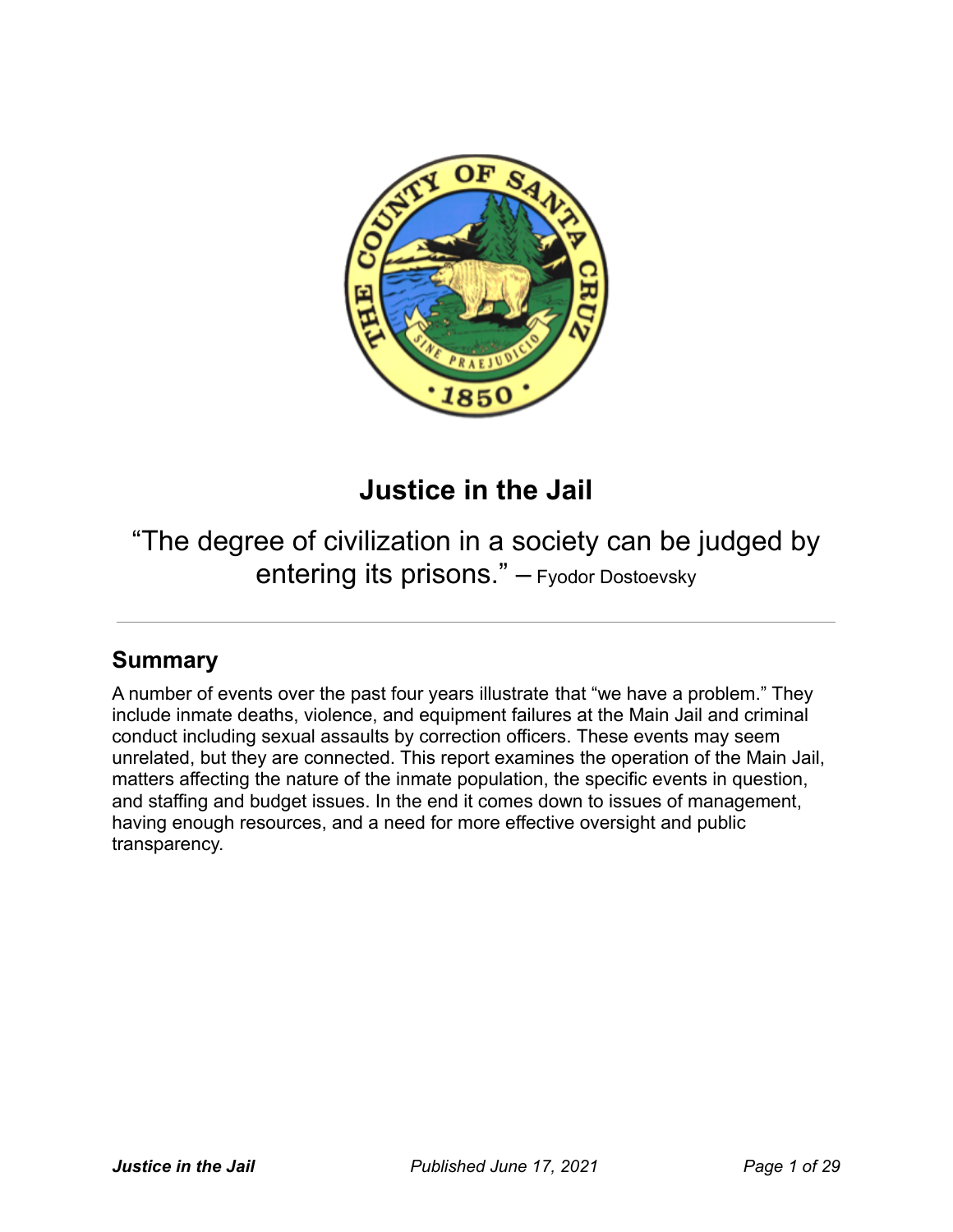## **Background**

The Grand Jury's investigation and this report relate to events occurring in, and the management of, the Water Street Maximum Security Correctional Facility ("Main Jail"). California Penal Code Section 919(b) requires each year's grand jury to "inquire into the condition and management of the public prisons within the county." (see [Appendix A](#page-25-0)) Previous Santa Cruz County Grand Juries have issued reports dealing with unfortunate events occurring in our county's jails, including a report issued in 2014 entitled "Five Deaths Santa Cruz" and a report issued in 2016 entitled "Another Death in the Jail."[\[1\]](#page-18-0) [\[2\]](#page-18-1)

News articles and other media have reported on problems in the Main Jail. The Grand Jury received written complaints from citizens. Although Santa Cruz County's adult correctional facilities have had fewer deaths in custody than many other counties of similar size (see  $\Delta$ ppendix  $B$ ), troubling incidents as reported in the press and in press releases issued by the Sheriff's Office (SO) in 2018, 2019, and 2020 warrant both examination and explanation to the public. However, this report will not discuss the details of those events that are involved in pending criminal and/or civil litigation beyond indicating that an event occurred and what was released by the SO itself.

The events addressed in this report are:

- Allegations of sexual assault and/or illegal sexual conduct by Corrections Officers (COs) in 2017 and in 2020 resulting in convictions.<sup>[\[3\]](#page-18-2) [\[4\]](#page-18-3)</sup>
- An inmate's self-mutilation in 2018.<sup>[\[5\]](#page-18-4)</sup>
- An inmate assaulted by other inmates in 2018.<sup>[\[6\]](#page-18-5)</sup>
- A suicide and then a homicide where discovery was delayed for over 30 hours, both occurring in a two day period in October 2019.[\[7\]](#page-18-6) [\[8\]](#page-19-0) [\[9\]](#page-19-1)
- The death of an inmate diagnosed with mental illness in May 2020.<sup>[\[10\]](#page-19-2) [\[11\]](#page-19-3)</sup>
- A total power outage where power was not restored for over 24 hours in September 2019<sup>[\[12\]](#page-19-4)</sup>

These are important. Each goes to the heart of concerns over inmate safety and the management and oversight of the Main Jail facility.

The COVID-19 pandemic has impacted the Main Jail, just as it has impacted virtually every aspect of our collective lives. However, none of the events that gave rise to our investigation and report are COVID-19 related. Although a few COs tested positive after an ill-advised off duty social event in November 2020, those officers and a number of other officers who came in contact with them were quarantined. No infections have been reported in the Jail population since the pandemic began.<sup>[\[13\]](#page-19-5)</sup> The Sheriff's Department is to be commended for doing everything in its power to avoid an outbreak of COVID-19 among the inmate population.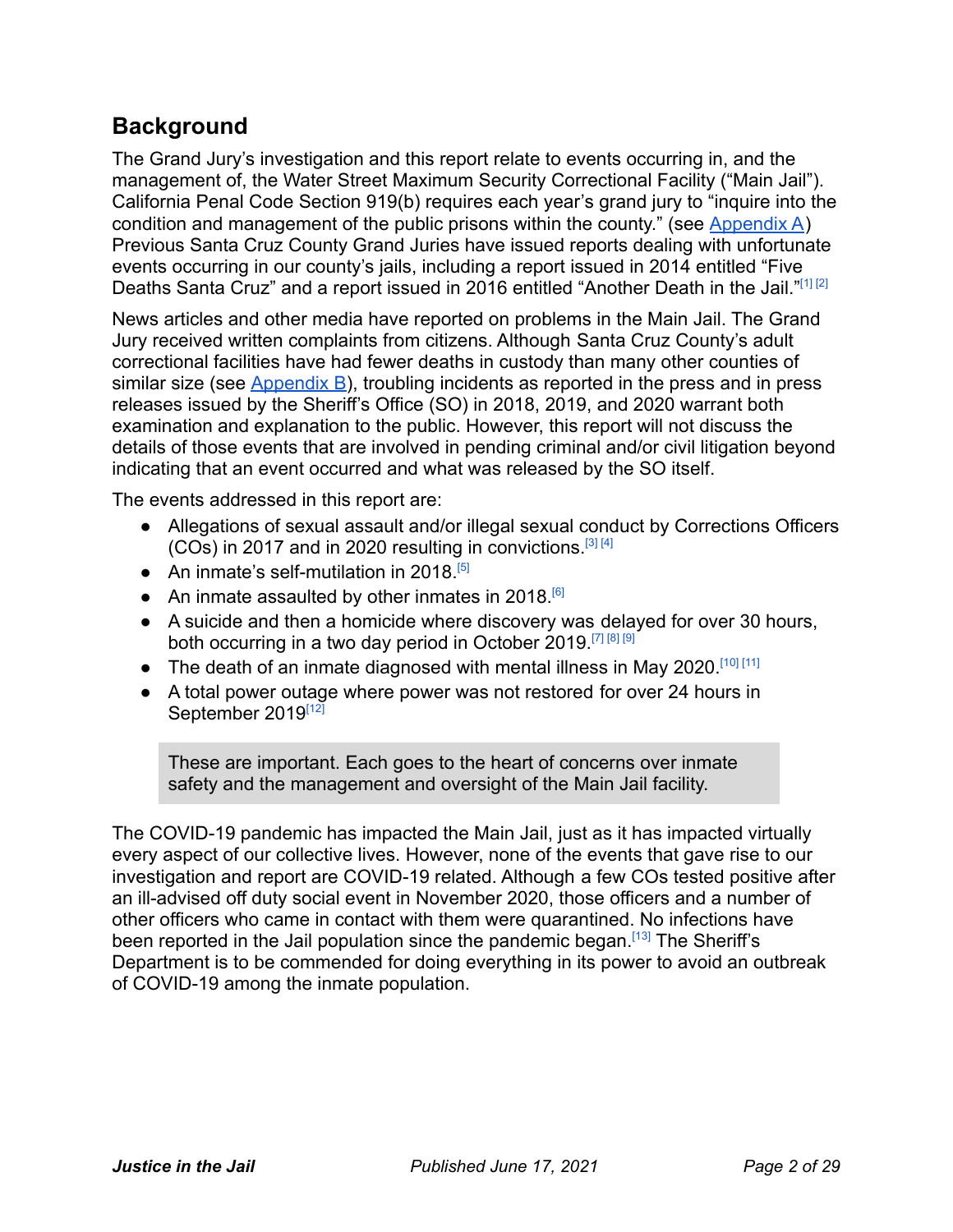Our investigation, our findings, and our recommendations address five overriding questions concerning management and oversight raised by the events that prompted our inquiries:

- What is the Main Jail's management doing right to promote and maintain inmate and staff safety?
- How can the management of the Main Jail be improved to promote and maintain inmate and staff safety?
- How much oversight of the Main Jail's operations exists?
- What are the potential benefits of increased institutional oversight?
- How can oversight benefits be maximized?

## **Scope and Methodology**

The subject of the investigation is the Santa Cruz County's Main Jail, its management, and its oversight by the Board of Supervisors (BoS) as well as public transparency of jail operations. During the course of this investigation the Grand Jury toured the Main Jail, the Blaine Street Women's facility, and the Rountree facility. Among others we interviewed members of the Sheriff's Office's (SO) management, and private citizens allegedly having knowledge germane to our investigation. We reviewed numerous newspaper reports, statistics compiled by governmental agencies, court records, and a number of scholarly articles. The SO produced a large volume of documents and records, including but not limited to logs, policies and procedures, training materials, and investigative and administrative reports. We examined data and documents posted on the SO's website. Further, we had access to the numerous reports of prior grand juries dealing with the jails in Santa Cruz County and to the statistics and other printed materials that had been used to support the facts stated in those reports. The SO was cooperative with the Grand Jury and did not attempt to interfere with, limit, or frustrate this investigation.

## **Investigation**

The SO's Correction's Policy Manual (CPM) prioritizes inmate and staff health and safety.<sup>[\[14\]](#page-19-6)</sup> The Grand Jury undertook this investigation to evaluate the performance of the management of the Main Jail in the wake of numerous incidents of violence, suicide, deaths, and CO misconduct.

The SO's management interviewees were open and forthright. We received direct answers to our questions that were comprehensive and unfettered. No areas of concern were off limits to our inquiries, and our requests for documents were promptly honored. We commend the office and its management for their candor and cooperation.

We start with an examination of the structure and organization of the Main Jail, and the factors affecting the number and nature of the Main Jail's inmate population. Then we discuss what our investigation revealed about the incidents involving inmates and the various Correction policies relevant to those incidents. Lastly, we discuss issues concerning staffing, staff morale.<sup>[\[13\]](#page-19-5)</sup> funding (budgets), and then oversight and transparency, which lead to our findings and recommendations.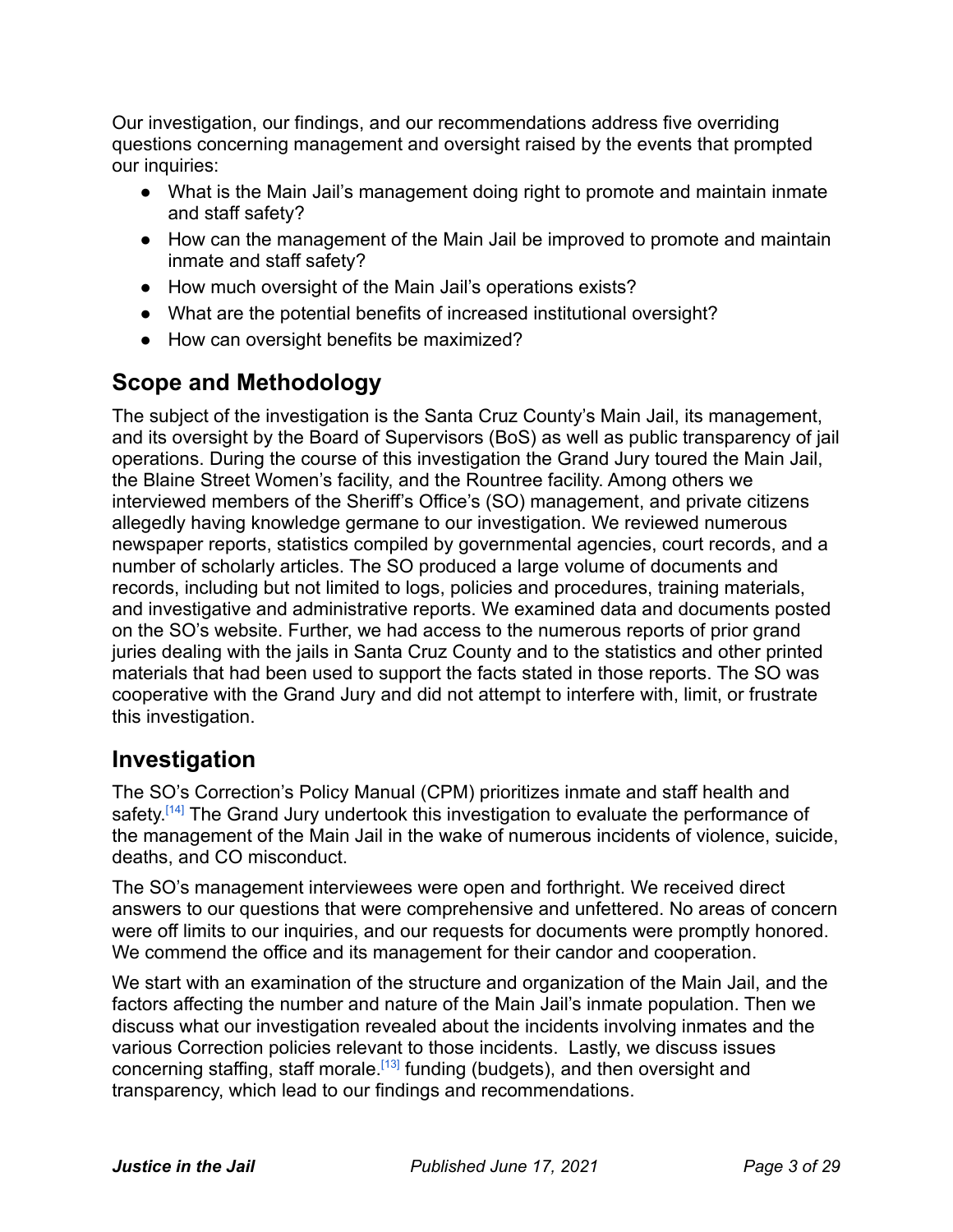### *The Corrections Bureau*

The SO is divided into three Bureaus:

- The Operations Bureau covers patrol and most investigations.
- The Administration Bureau covers over-all administration and internal affairs investigations.
- The Corrections Bureau administers the jails, inmate transportation, and the secure areas of the downtown and Watsonville courthouses.

The SO also has a Cannabis Compliance Unit that works closely with the County Cannabis Licensing Manager to reduce non-regulated cannabis cultivation.[\[15\]](#page-19-7)

The Corrections Bureau operates three adult detention facilities. The Main Jail is a maximum security facility now rated for 319 inmates. Next to the Main Jail is the Blaine Street medium security women's facility rated for 32 inmates. The third is Rountree, a medium security men's facility divided between two units together rated for 96 inmates and a separate Rehabilitation and Release unit for 64 inmates.<sup>[\[16\]](#page-19-8)</sup>

A Chief Deputy leads the Corrections Bureau. A lieutenant is in charge of both the Main Jail and Blaine Street facilities, and a lieutenant is in charge of Rountree.<sup>[\[17\]](#page-19-9) [\[18\]](#page-19-10)</sup> All state prisons and county jails are subject to standards and regulations established by the California Board of State and Community Corrections (BSCC).[\[19\]](#page-19-11) [\[20\]](#page-19-12) [\[21\]](#page-20-0)

The Corrections Bureau has expanded educational, motivational, and life skills programs available to inmates who are classified as medium security. The Main Jail lacks the space to have extensive educational programs, with only a few small rooms available for classes. Staff seeks to motivate female inmates who qualify to earn transfer to Blaine Street through their behavior, and for male inmates to rate being transferred to Rountree. Male inmates at Rountree are then urged to earn transfer to the Rehabilitation and Release Unit (Unit T), which has even more extensive educational and life skills programs. Inmates in Unit T who have not graduated from high school are required to complete their GED equivalency. Inmates in Unit T are required to attend both classes and occupational training in either hospitality, construction, or agriculture.[\[17\]](#page-19-9) [\[22\]](#page-20-1)

Management is rightly proud of these programs. We commend the Sheriff, the Sheriff's Office, and the Chief Deputy of the Corrections Bureau for adopting these innovative programs designed to promote reentry and reduce recidivism.

#### *Structure and Organization of the Main Jail*

The Main Jail's structural layout dictates its organization. The building, originally completed in 1981 to house 92 inmates, was expanded by adding a second phase in 1986 to house an additional 138 inmates. It was expanded again in 1999 to house an additional 91 inmates bringing its then total capacity to 311 inmates.<sup>[\[23\]](#page-20-2) [\[24\]](#page-20-3)</sup> Sheriff's management has opined that the Main Jail facility is approaching the end of its useful life, and that it should be replaced by a new facility designed and built reflecting current needs and technology. We were also told that the cost of doing so is prohibitive and that the Main Jail will be needed for years to come.  $[13]$   $[25]$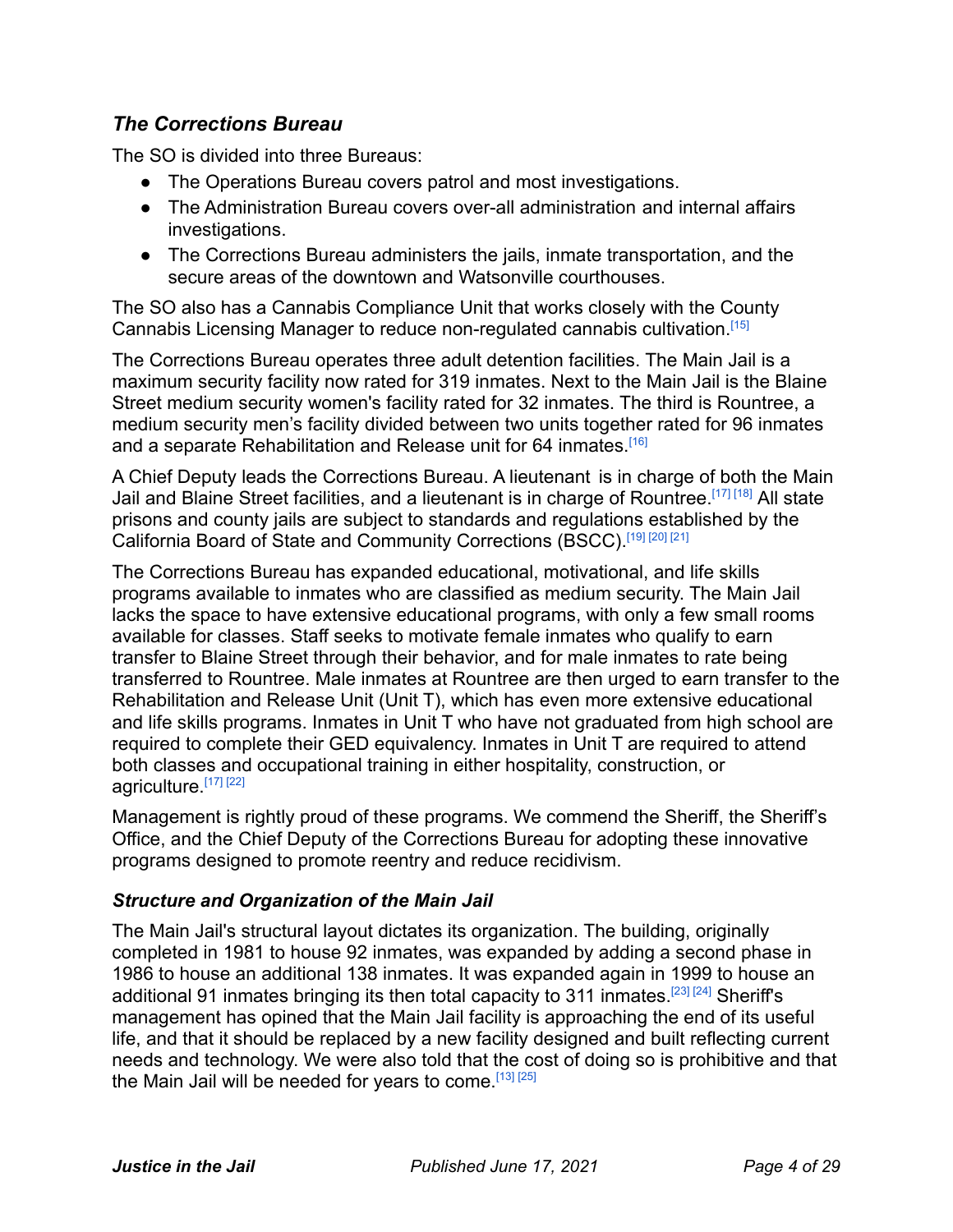The Main Jail houses inmates in three wings, noted as North, South, and West. Each wing is divided into units, with each unit having a number of one- and two-person cells. A separate "O Unit" ("O" for observation) is located in the West wing, with 16 cells currently set aside for quarantining incoming inmates to prevent the spread of COVID-19, and for inmates under special observation (e.g., suicide risks). Female inmates are housed in a separate unit in the North wing. In addition, the facility has a medical office with two examination rooms and a dental room. The facility has areas set aside for food and clothing distribution areas, as all laundry and cooking is done at the Rountree Facility and transported to the Main Jail and the Blaine Street women's facility. Each housing unit has a day room and exercise area, the exercise area being enclosed but open to the sky through a closely woven steel mesh roof. There is a central Control Room that allows monitoring, through live video, of all housing units.<sup>[\[17\]](#page-19-9)</sup>

The corrections facilities are staffed on two twelve-hour shifts (Day and Night). This is standard practice for COs working in custodial areas, and reportedly is preferred by most COs, rather than three eight-hour shifts. Fewer shift changes in a 24-hour day provide for greater safety to the COs, and it is reported that inmates seem to feel more secure dealing with only two COs per day.<sup>[\[17\]](#page-19-9)</sup>

Inmate medical care for the Santa Cruz County Jail system is contracted out to Wellpath, a private company that specializes in providing medical services to county jail inmates. Wellpath staffs the Main Jail medical office with an RN on duty 24/7, and a doctor is present on site three days a week. The remaining two days the doctor is at the Rountree facility. Mental health services are currently provided by the Santa Cruz County Health Department.<sup>[\[17\]](#page-19-9)</sup>

At the Main Jail each shift is headed by a Watch Commander, with two Senior Correction Officers, one supervising housing and the other supervising booking.

- The day shift operates with a minimum of twelve additional COs: booking, intake, release, North, South-1, South-2, West-1, West-2, O Unit, Control-1, Control-2, and Flex-1 (a "floater").
- The night shift operates with one less CO, as only one CO is in the Control Room at night. This is the minimum staffing, and at least one off-duty CO is on overtime standby if needed which happens regularly.
- The staffing chart provides for additional COs noted as Flex-2, North-2 and Intake-2 but, apparently due to budgetary issues, the Main Jail has not operated with these positions for a number of years.<sup>[\[17\]](#page-19-9) [\[26\]](#page-20-5) [\[27\]](#page-20-6) [\[28\]](#page-20-7)</sup>

Every arrestee not cited and released by the arresting agency is brought to the Main Jail for booking. The transporting officer for the arresting agency submits a completed "Arresting Agency Suicide Assessment" form.[\[29\]](#page-20-8) Arrestees are processed one at a time, through an intake-booking process that includes a lengthy "Housing Assignment Risk Assessment/Preclassification Assessment'' with 48 distinct observations and questions that are used in determining housing assignments. Once housed, inmates may submit a request for reassignment.<sup>[\[30\]](#page-20-9) [\[31\]](#page-20-10) [\[32\]](#page-20-11)</sup>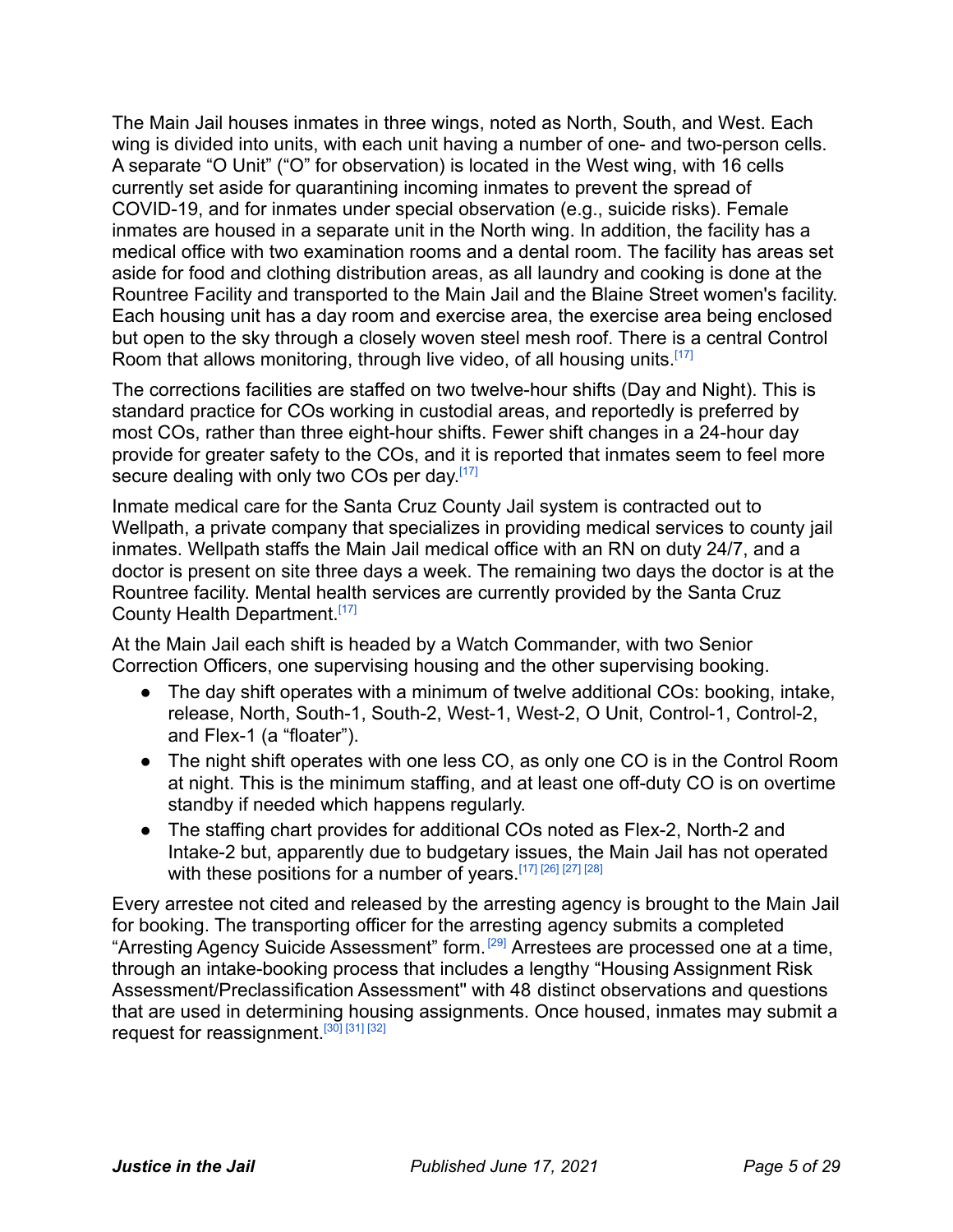#### *COVID-19 Protocols*

Due to the COVID-19 pandemic, the jail instituted strict protocols designed to minimize the risk of infections among inmates and staff. All staff are tested weekly. All inmates are tested at booking and are strictly quarantined for 14 days. Thereafter inmates are tested weekly. All staff are required to wear N95 masks at all times while in the facility. All visitation is "virtual," and a special arraignment court operates in the Main Jail to reduce the need to transport inmates to the courthouse.<sup>[\[13\]](#page-19-5)</sup> These efforts have worked. No inmate has contracted COVID-19 since the pandemic protocols were implemented in March 2020.[\[13\]](#page-19-5) [\[17\]](#page-19-9) [\[33\]](#page-20-12)

### *Population Issues*

In Santa Cruz all incoming inmates are processed at the Main Jail, and the SO cannot refuse to house an inmate because "there is no room at the inn." People charged with serious felony charges who do not make bail are housed in the Main Jail until the cases against them are fully resolved. The Sheriff of each county in California is required to house any inmate lawfully remanded to the Sheriff's custody until either released or transferred according to law [\[17\]](#page-19-9)

During the period when the incidents occurred that prompted this investigation, that is 2018, 2019, and early 2020, a number of factors had an impact on the size and nature of the inmate population in the Main Jail. Overcrowding was endemic for most of this time, and earlier. While the Main Jail's rated capacity was 311, the daily average was around 350, and rose as high as 390 in April 2019.[\[34\]](#page-20-13) As reported in the 2016-2017 Grand Jury Report, Assembly Bill 109 (AB109) enacted in 2011 was the leading cause of overcrowding.<sup>[\[35\]](#page-20-14)</sup>

#### *AB 109 (the "Public Safety Realignment Act")*

AB109, the "Public Safety Realignment Act" applied to some 500 designated non-serious, non-violent felonies, and to non-registerable sex offenses. Those convicted of one of these offenses, if not otherwise disqualified based on prior convictions, would serve their sentences of up to four years in their local county jails instead of state prisons. The stated assumption was that recidivism would be reduced if certain classes of inmates were incarcerated closer to their homes and had county-based programs and supervision. What wasn't stated, but was understood by all, was that California's Department of Corrections was under a court order to drastically reduce prison populations, and the realignment would save millions of dollars.<sup>[\[36\]](#page-20-15)</sup> As a direct and immediate consequence, increasing numbers of inmates in our county's jails were incarcerated for much longer times than previously.

#### *Housing the Mentally Ill* [\[37\]](#page-21-0)

Inmate population has also been impacted by county jails becoming *de facto* one of the principal housing locations for people who appear to have mental illnesses or addiction issues. Over a number of decades California has sharply reduced state resources available to house and treat people with mental illness. Current estimates reveal that about 45% of state prison inmates have been treated for mental illness, and the Los Angeles County Sheriff characterizes the LA County Jail as the largest mental health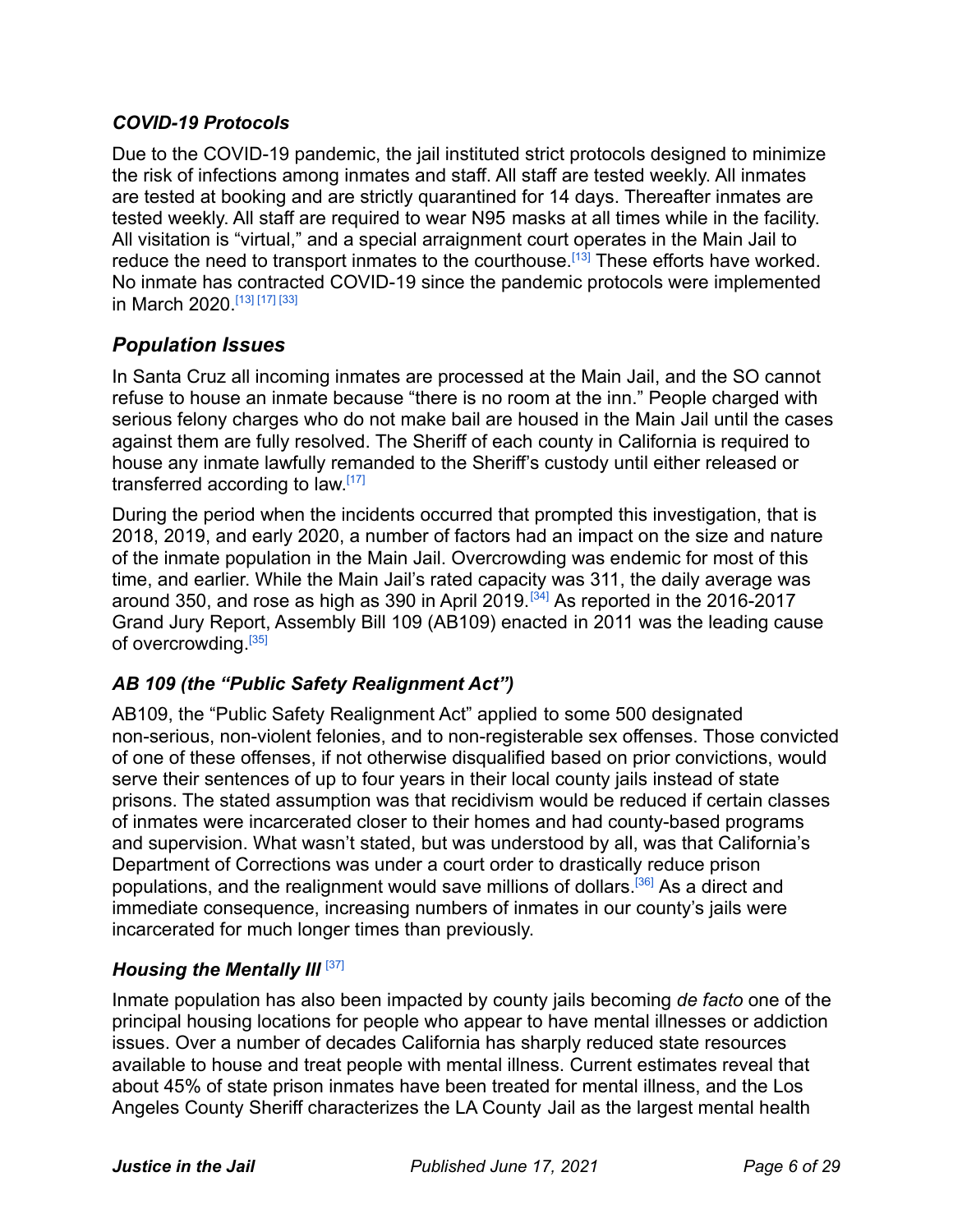provider in his county.<sup>[\[38\]](#page-21-1)</sup> According to BSCC statistics, the number of inmates in California county jails receiving medication for mental illness each month in 2019 increased by a factor of 42% over what had been the case in 2009.<sup>[\[39\]](#page-21-2)</sup>

Our county's situation is in line with state averages.<sup>[\[40\]](#page-21-3)</sup>. A survey of jail records for 10 different dates in September and October 2019 indicate that an average of 17 inmates in the Main Jail population awaiting disposition of their cases had been found mentally unfit to stand trial.<sup>[\[41\]](#page-21-4)</sup> Senior correctional officials in our county have acknowledged that many inmates are arrested and detained for actions that appear to be consequences of mental illness and/or addiction.<sup>[\[28\]](#page-20-7) [\[42\]](#page-21-5)</sup> Santa Cruz is a relatively small county and it does not have a mental health facility with sufficient security features, beds, and staffing to house and treat inmates found to be both seriously mentally ill and charged with criminal offenses. Even if an inmate might be ordered to a state hospital, the length of time before a bed becomes available and the inmate can be transported to a state facility is measured in months and years, not days and weeks.<sup>[\[17\]](#page-19-9) [\[38\]](#page-21-1)</sup>

The Main Jail was designed as a maximum security facility for inmates either awaiting disposition, post conviction transfers, or serving misdemeanor sentences of no more than one year. Before passage of AB109 as noted above, the actual time inmates were housed in the Main Jail was measured in days or weeks, and occasionally months, but not years. Yet now increasing numbers of inmates are serving longer sentences, are waiting longer for disposition or transfer, and more often seem to have mental illnesses and/or addiction. All of which means that policies and procedures designed to protect inmates from harm, whether self-imposed or from other inmates, are more important than ever.

### *Events*

A number of incidents occurred in the Main Jail between 2017 and 2020 in which inmates sustained harm, or which increased the risk of harm.

#### *Conviction of Correction Officers for criminal conduct*

In 2018, and in 2021, individual COs were convicted of criminal conduct. In 2020 a CO was arrested for two counts of unlawful sexual activity with a detained person and for three counts of bringing drugs into the jail. In 2021 the CO pled "guilty/no contest" (as stated in the court record) to all charges, and received a suspended sentence and two years formal probation.<sup>[\[43\]](#page-21-6) [\[44\]](#page-21-7)</sup>

The earlier case involved the arrest and conviction of a CO for committing a sexual assault in 2017 on a female inmate. The CO was charged with two counts of unlawful sexual assault on a detained person and one count of assault by a public officer. He pled "guilty/no contest" (as stated in the court record) to the charge of assault by a public officer (PC § 149), and received a suspended sentence and three years formal probation.[\[45\]](#page-21-8) He had entered a cell occupied by a female inmate alone, which was strictly against policy, and assaulted her.<sup>[\[46\]](#page-21-9)</sup> This prompted the SO to require COs to activate their Body Worn Camera whenever entering a housing unit or cell. The CO's arrest and the policy change was reported in the press.<sup>[\[3\]](#page-18-2) [\[47\]](#page-21-10) [\[48\]](#page-21-11)</sup>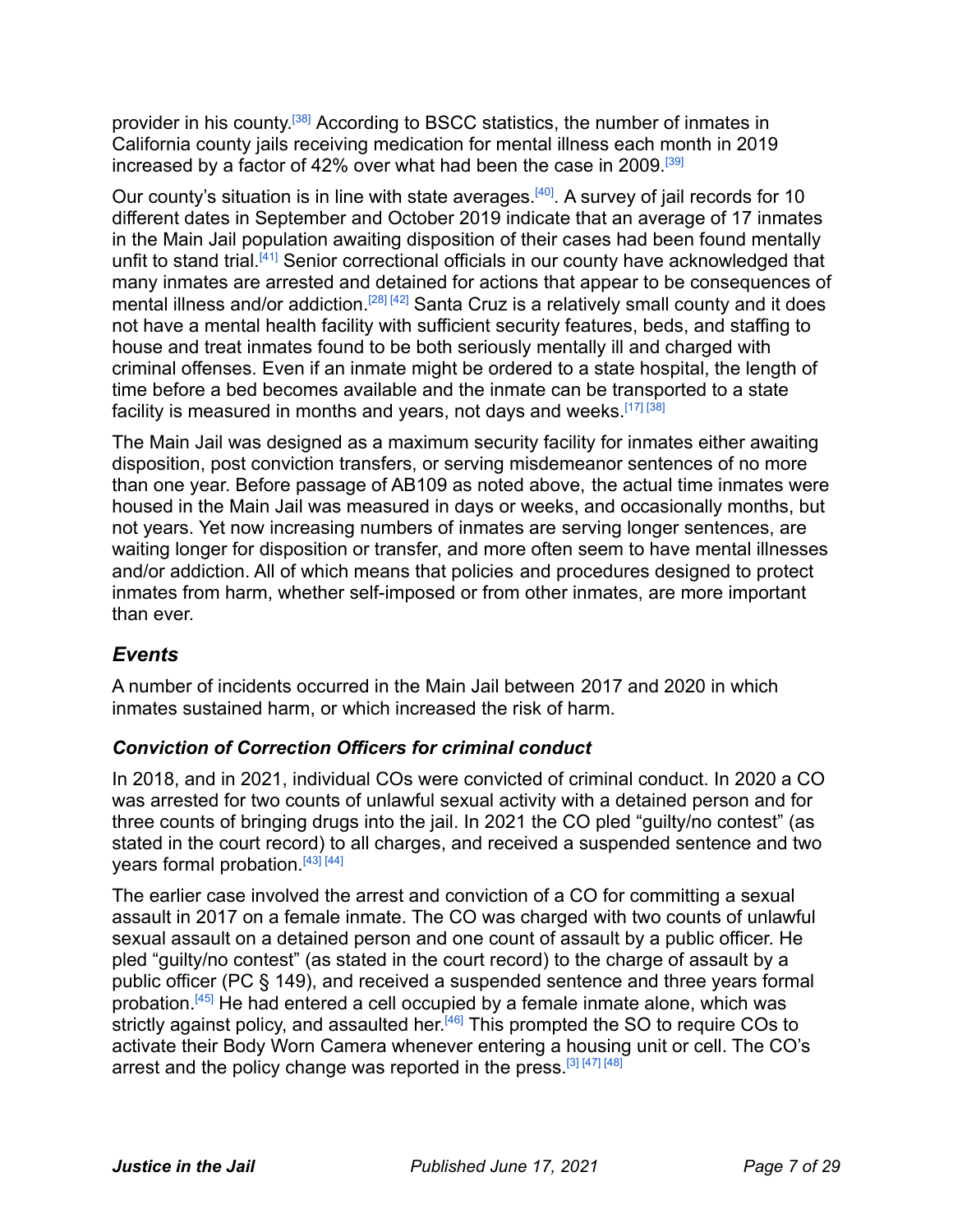COs receive specific training in PREA, the Prison Rape Elimination Act of 2003 as decribed in the CPM §606.<sup>[\[49\]](#page-22-0)</sup> PREA forbids COs from engaging inmates in any sexual acts, banter, inapprorpriate written communications, and the like. Such prohibitions extend to any ex-inmate within a year of such inmates' release. PREA also prohibits any sexual discrimination, harrassment, and unequal tratment of inmates based on the inmate's sexual orientation, identity, or status. Under PREA, COs of the opposite sex of inmates in any housing unit must announce their presence upon entering the unit, and COs shall not enter the cell of an inmate of the opposite sex unless accompanied by a CO of the inmate's sex except in emergency situations.<sup>[\[50\]](#page-22-1)</sup>

#### *October 12-14, 2018 – Inmate A*

An event concerning Inmate A is the subject of pending litigation, and we are precluded from further elaboration.<sup>[\[6\]](#page-18-5) [\[51\]](#page-22-2) [\[52\]](#page-22-3)</sup>

### *December 30, 2018 – Self-mutilation by Inmate B*

Inmate B's criminal matter was pending trial, and he had been in custody since his arrest.<sup>[\[5\]](#page-18-4)</sup> The SO's investigation revealed that at about 11:30 p.m. a medical emergency was discovered in Unit K in West Housing. Another inmate had pressed the emergency call button in the Unit's dayroom because Inmate B was bleeding profusely. Inmate B was in a single cell as opposed to a two-person cell based on correction housing policies. He was immediately transported to the medical unit in a wheelchair, where it was discovered that he had used a razor blade in an act of extreme self-mutilation. A tourniquet was applied by medical staff to arrest the bleeding and Inmate B was transported to the hospital by ambulance. Video surveillance revealed that at about 10 p.m. that evening safety razors were distributed to inmates in the Unit including Inmate B, who was confined to his cell. It was reported that about 15 minutes before Inmate B's self-mutilation was discovered, the razor was recovered lying by the door where Inmate B pointed to it. It was noted that there was no blood on it but that it appeared to have been tampered with.<sup>[\[53\]](#page-22-4)</sup>

### *October 13, 2019 – Suicide of Inmate C*

Inmate C had been in custody since his arrest. He was discovered dead at 5:45 a.m. lying in bed in his one-person cell in the D Unit in West Housing when he failed to appear for breakfast. The SO's investigation revealed that Inmate C had used razor blades to sever his femoral artery and had bled to death. He was pronounced dead at the scene.  $[7]$   $[54]$   $[55]$ 

Jail records revealed that Inmate C had previously attempted suicide in July, 2017, and had been placed on suicide watch several times. He was placed in "O" Unit on suicide watch once again in September 2019, and had been returned to the general population only six days before his death.[\[55\]](#page-22-6) SO regulations provide that inmates designated suicide risks are checked by COs every 15 minutes, while inmates in the general population are checked hourly. The SO's CPM provides that COs shall "verify an inmate's welfare by direct visual observation of breathing and by seeing the skin of the inmate. If unable to verify an inmate's welfare and presence (such as an inmate sleeping under a blanket), the officer shall take immediate action to confirm the inmate's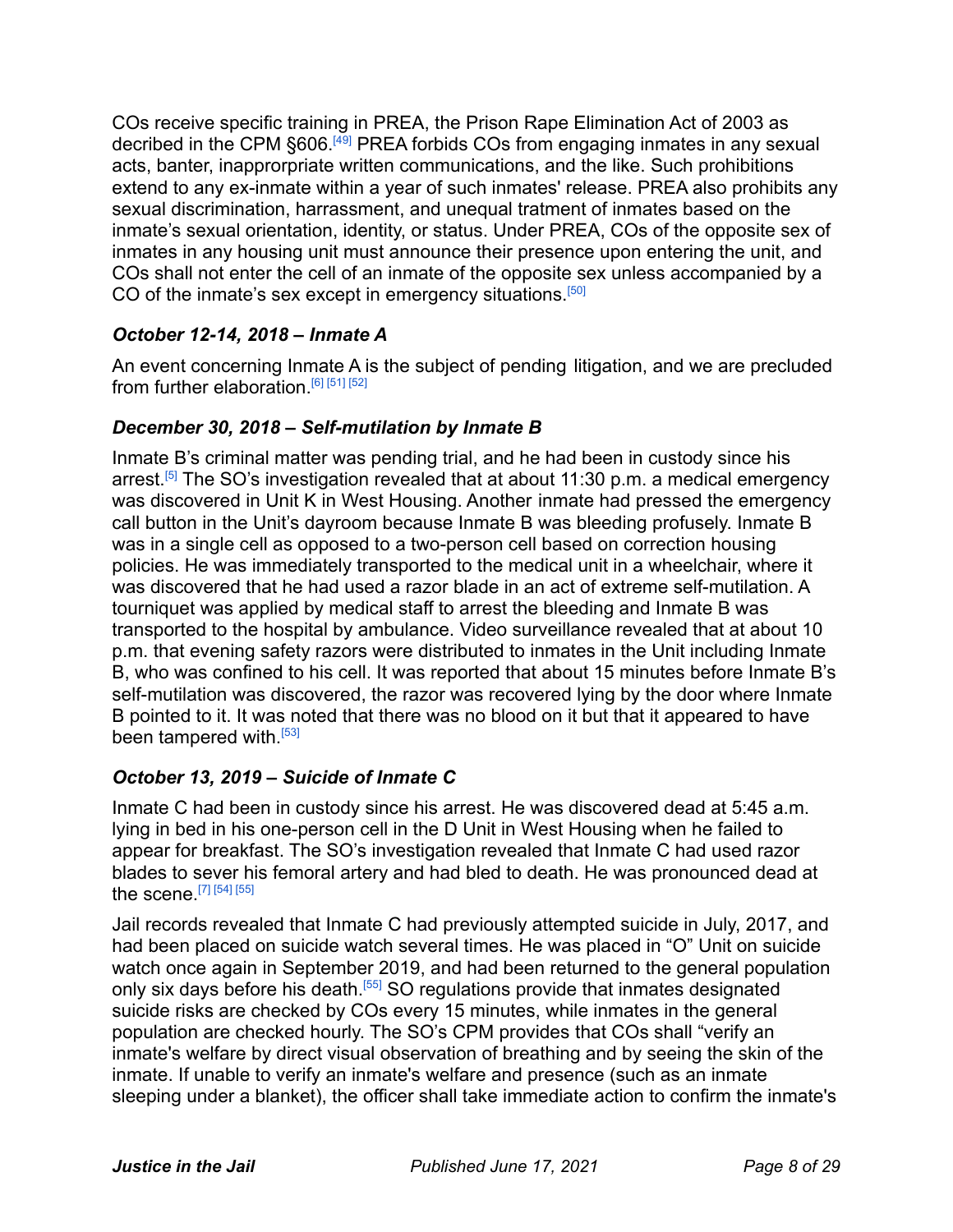presence and welfare."[\[56\]](#page-22-7) Reportedly COs are trained not to disturb inmates' sleep by waking them or shining flashlights on their faces. Inmate C was last observed to move when checked at about 1:15 a.m. Inmate C seemed to be sleeping on his back at each of the later hourly checks, but only his legs were visible as he was under the covers and had draped a towel or blanket near his head, which was common practice by inmates who did not want to be awakened.<sup>[\[55\]](#page-22-6)</sup>

The investigation revealed that when Inmate C's body was discovered in his cell, two safety razors were seen lying on a book next to Inmate C's head, each covered with blood, and one bearing a large amount of congealed blood. There is no indication in the investigation report of how Inmate C managed to acquire two razors.[\[55\]](#page-22-6)

#### *Correction Policies Regarding Razors and other grooming equipment*

The CPM states that inmates are allowed freedom over their personal grooming in most cases. The only specific mention of razors is in Section 607.4 stating that inmates are allowed to shave daily, but an inmate who appears to be a danger to himself or others may be denied access to a razor. Section 607.6 provides that: "Grooming equipment is to be inventoried and inspected by the staff at the beginning of each shift and prior to being issued to inmates. The staff shall ensure that all equipment is returned by the end of the shift and is not damaged or missing parts. "[\[57\]](#page-22-8) [\[58\]](#page-22-9) Existing policies in the CPM appear to be deficient in that inmates are allowed to be in possession of razors in their cells, and there is no policy regarding how long inmates may have razors in their possession.

#### *October 12-14, 2019 – Death of Inmate D*

Inmate D was the subject of two SO Media Releases as follows:

*On October 14th, 2019* (Inmate D) *was found deceased in his cell at the Santa Cruz County main jail.* (Inmate D) *was being held in jail since April of 2013 on murder charges. The forensic pathologist determined* (Inmate D's) *death was caused by strangulation as a result of homicide.* (Inmate D) *shared a cell with two other inmates:* (Inmate X)*, in custody for a murder charge and* (Inmate Y)*, in custody on firearms charges. All three shared a cell in a housing unit designated for active gang members. Detectives are still investigating this case and are working closely with the District Attorney's Office.*[\[8\]](#page-19-0)

*October 30th, 2019 detectives arrested* (Inmate X) *and* (Inmate Y) *for the October 13th, 2019 murder of* (Inmate D)*.* (Inmate D) *had been in custody at the main jail for murder since April of 2013. He was found deceased in his cell around 11 a.m. on October 14th, 2019. Following an autopsy and investigation by our forensic pathologist and detectives, it was determined* (Inmate D) *was strangled sometime between midnight and early morning October 13th.* (Inmate X)*,* (Inmate Y) *and* (Inmate D) *shared a cell in a housing unit designated for active gang members.* (Inmate X) *has been in custody since August 2018 on murder charges.* (Inmate Y) *has been in custody since January 2019 on felony weapons charges. The investigation is ongoing. Detectives*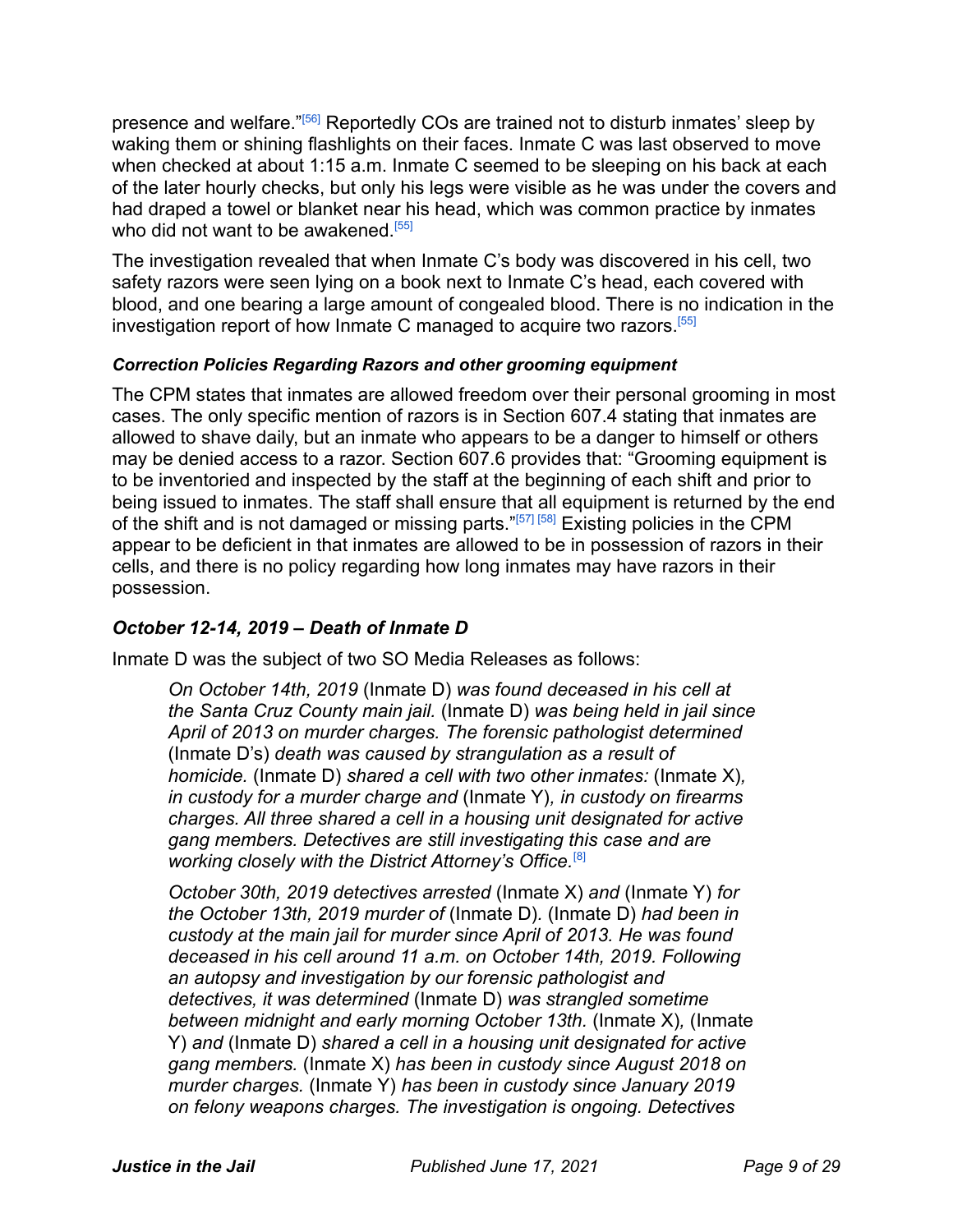*are working closely with the District Attorney's Office to file charges against* (Inmate X) *and* (Inmate Y)*.* [\[9\]](#page-19-1)

These matters are the subject of pending litigation, and we are precluded from further elaboration.

### *May 10, 2020 – Death of Inmate E*

Inmate E was the subject of two SO Media Releases as follows:

*On May 10th around 6:00 p.m. Correctional Officers found an unresponsive male inside his cell at the Santa Cruz County Main Jail. Correctional Officers began performing life saving measures and called paramedics. Despite their efforts he was pronounced deceased at the jail. He is identified as* (Inmate E). (Inmate E) *was arrested in January 2020 for domestic violence related charges.* (Inmate E) *did not share a cell with anyone, there is no foul play suspected and no signs of trauma or visible injuries.* (Inmate E) *was not showing any signs or symptoms related to COVID-19. The forensic pathologist is performing an autopsy and toxicology test to determine cause and manner of death.*[\[10\]](#page-19-2)

*On May 10, 2020* (Inmate E) *died suddenly and unexpectedly while in custody at the Santa Cruz County Jail. A thorough investigation was conducted by the Coroner's Unit which included comprehensive testing to include Covid-19. Our forensic pathologist determined* (Inmate E's) *cause of death to be acute water intoxication, due to the over consumption of water in a short period of time. The over consumption of water was influenced by* (Inmate E's) *underlying mental health issues. This water consumption led to an electrolyte imbalance, which caused* (Inmate E's) *organs to fail, leading to* (Inmate E's) *death. The autopsy, testing and investigation showed no evidence of trauma, foul play, Covid-19 or other evidence that he had ingested any caustic or poisonous substances.* (Inmate E's) *death was classified as an accident.*[\[11\]](#page-19-3)

This matter is the subject of pending litigation, and we are precluded from further elaboration.

### *Policies Concerning Inmate Safety and Housing*

The SO's Correction's Policy Manual (CPM) states that the first priority is to "prevent deaths in custody."[\[14\]](#page-19-6) Many of the policies concerning both the facilities and the duties of the COs are designed to promote inmate health and safety and prevent foreseeable harm. The policies and procedures inherently recognize that inmates are largely, if not entirely, dependent on their custodians for their health and safety. At the most elemental level, being in custody means not being free to provide one's own basic necessities of life and take care of one's health and safety. The CPM has over 392 pages plus index, and what follows are certain policies that bear directly on the events that gave rise to this investigation and report.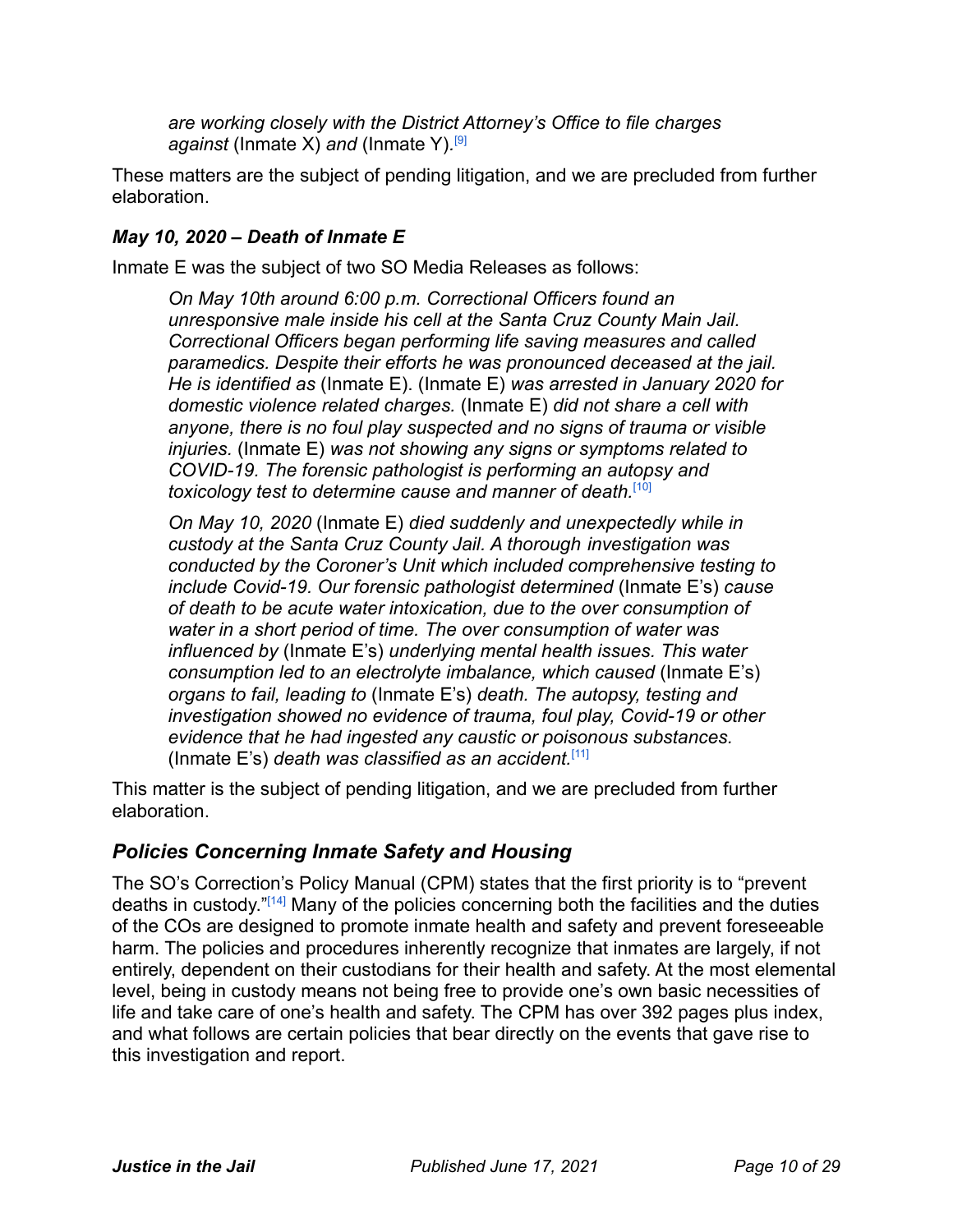### *Safety Checks (CPM § 503)*

Safety checks are mandatory. They must be "sufficient to determine whether the inmate is experiencing distress or trauma." COs are required to "verify an inmate's welfare by direct physical observation of breathing and seeing the skin of the inmate. If unable to verify an inmate's welfare and presence (such as an inmate sleeping under a blanket) the officer shall take immediate action to confirm the inmate's presence and welfare."<sup>[\[59\]](#page-22-10)</sup> Inmates under suicide watch are to be checked every 15 minutes. Other inmates under special special observation, such as detoxification, or other physical or mental health conditions, are to be checked not less often than every 30 minutes. All other inmates shall be checked hourly, as well as at the beginning of each shift, when meals are given out, and during clothing exchanges.<sup>[\[56\]](#page-22-7) [\[60\]](#page-22-11)</sup>

#### *Classification and Housing (CPM § 506)*

How inmates are classified and where and with whom they are housed are essential to inmate safety, and gathering important information is critical. It begins with a one page "Arresting Agency Suicide Assessment" to note if the detainee being booked into the Main Jail seems to be a suicide risk.<sup>[\[29\]](#page-20-8)</sup> Then the intake officer completes a detailed "Housing Assignment Risk Assessment" form which includes pertinent information given by the inmate, the intake officer's observation of the inmate's behavior and appearance, and a series of questions to provide even more information about the inmate.<sup>[\[30\]](#page-20-9)</sup> A Special Classification Officer then scores the inmate's assessment to determine the inmate's security level and appropriate housing based on a number of factors including charges, prior criminal and incarceration history, gang affiliation, sexual orientation, gender identity, and LGBTQ identity. Housing determinations are reviewed 30 days after booking, and then bi-monthly thereafter. Inmates may appeal, or request alternative housing, and their request and the response are recorded in the inmate's record.<sup>[\[61\]](#page-23-0)</sup>

#### *September 28-29, 2019 – Power Outage at the Main Jail*

As was thoroughly reported by the 2019-2020 Grand Jury's Report "Fail in the Jail," [\[12\]](#page-19-4) electrical power (from PG&E) was lost, and stayed off for about 26 hours, while the backup generators were mostly inoperative. After the incident the Board of Supervisors (BoS) approved a budget allocation of about \$1.5 million to replace the inadequate backup system. As reported by last year's Grand Jury, a design had been contracted out and a new fully operational backup power system was to be in place by late 2021.<sup>[\[12\]](#page-19-4) [\[62\]](#page-23-1)</sup>

However, the Grand Jury learned that as of April 2021, data analysis to determine the needs of the system is still being conducted, the new system has not yet been designed, and it remains more than a year away from being operational. GSD, which is the department that handles the county's infrastructure, had control of the project.<sup>[\[17\]](#page-19-9) [\[42\]](#page-21-5)</sup>

Policies relating to the facilities, like custodial protocols, work both ways: to protect and care for the inmates and also to assure the safety of those who work there. It is important that all of the communication, security and safety systems and equipment operate if the power feed from PG&E should be interrupted. The CPM requires that the backup generators be tested weekly, and that weekly tests be documented. If repairs are required they are to be expedited, and if the backup system can't be brought online in eight hours a temporary emergency system must be brought in.  $[63]$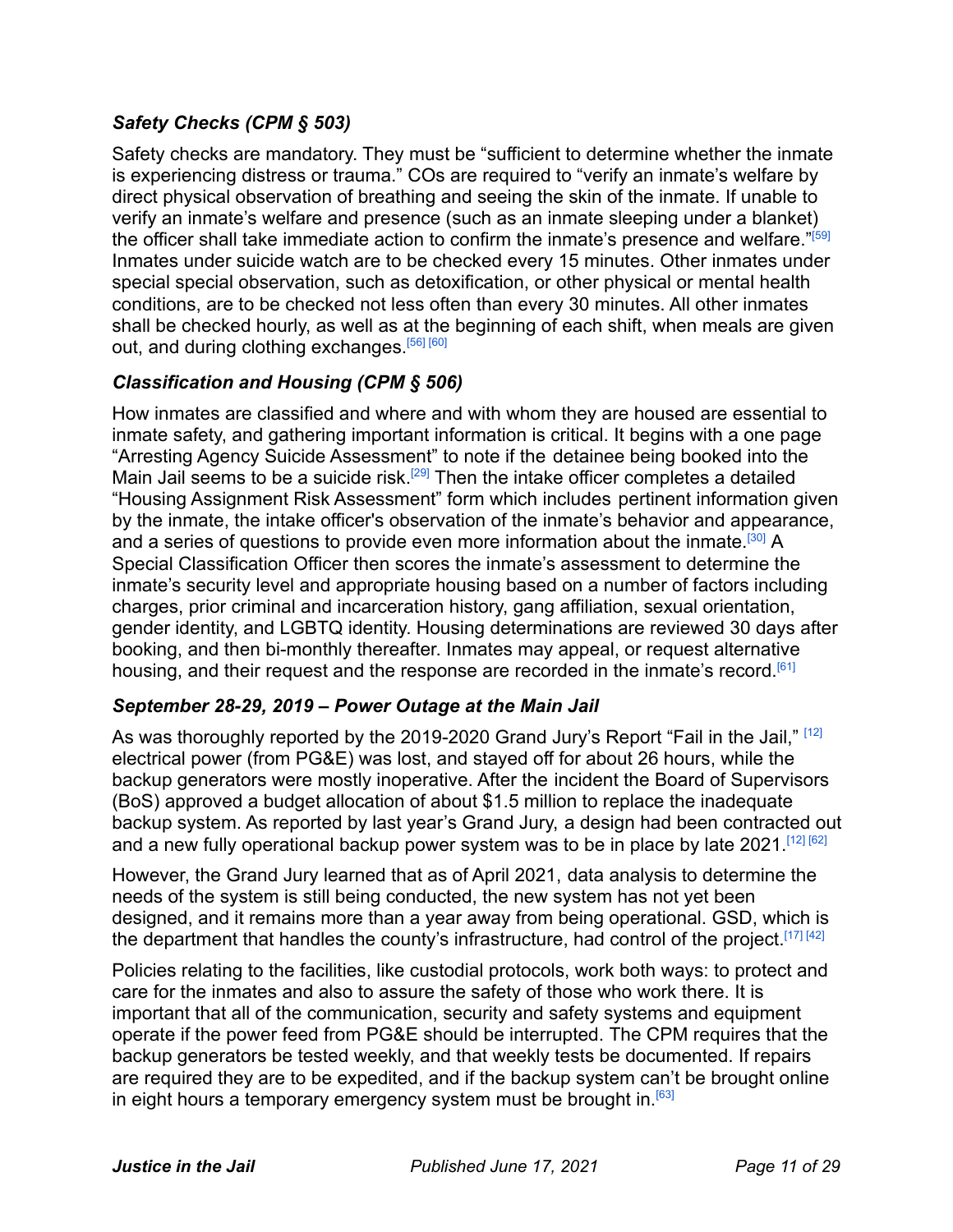The lack of a fully adequate operational backup system constitutes a continuing risk to the safety of both staff and inmates. That risk grows more serious when considering the probability of more frequent power outages. During California's fire season PG&E will occasionally shut down power to prevent its outdated equipment from starting wildfires as had previously occurred.<sup>[\[64\]](#page-23-3)</sup>

The principal communications between the SO and GSD concerning correctional facilities maintenance issues were, and are, informal monthly meetings between the Chief Deputy for Corrections and the Director or Assistant Director of GSD. However, there is no formal documentation of such meetings nor are there monthly reports generated concerning the status of necessary repairs which could be reviewed by the BoS and the County Administrative Officer [\[13\]](#page-19-5) [\[42\]](#page-21-5) [\[65\]](#page-23-4) [\[66\]](#page-23-5) Although the After Incident Report<sup>[\[67\]](#page-23-6)</sup> acknowledged the "total failure to assure generators can power minimum critical operations" and that there were no policies or procedures that established response times or when response is required, no such policies or procedures have been put in place.

The BoS and the SO agreed with the 2019-2020 Grand Jury's finding that there had been a total failure to follow necessary policies designed to assure the backup system was operational when needed, yet they rejected all of that Grand Jury's recommendations to address greater accountability for maintenance management.<sup>[\[66\]](#page-23-5) [\[68\]](#page-23-7)</sup> If a lack of established procedures and accountability did not work then, how can it be assured it would work now? The continued unexplained delays in replacing the admittedly inadequate system illustrate even more strongly that corrective measures are called for.

#### *Turnover at the top*

While not an excuse for any of these events or incidents, we note that over the course of when they occurred the Chief Deputy leading the Corrections Bureau changed twice, first in late 2018, and again in spring 2020.<sup>[\[13\]](#page-19-5) [\[27\]](#page-20-6)</sup> [\[28\]](#page-20-7)

## *Staffing Issues*

The SO's senior leadership believes that more staffing is most needed to improve performance and safety.<sup>[\[13\]](#page-19-5) [\[27\]](#page-20-6) [\[28\]](#page-20-7) [\[42\]](#page-21-5)</sup> For the past several years the Corrections Bureau has operated with the minimal staffing thought to be necessary, and mandatory overtime to staff each shift has been more the rule than an exception.<sup>[\[69\]](#page-23-8)</sup>

The Main Jail day shift includes the Watch Commander (a sergeant), two Senior Corrections Officers (SCO) for housing and booking, and thirteen COs assigned to specific posts in the facility. The night shift has the same number of senior people as working on days, but with one less CO, as at night there is only one CO in the Control Room instead of two. Assignments for each shift are noted on a chart with the names of the CO assigned to each position on that shift. Beneath these levels is a "red line" below which are slots for three additional COs, but they are never filled.<sup>[\[26\]](#page-20-5)</sup> A substitute is called in whenever a CO assigned to work one of the slots calls in sick, is injured, or otherwise is unable to work. Normally COs get three days off for every three 12-hour shifts they work. Often this results in filling the shift roster with COs being required to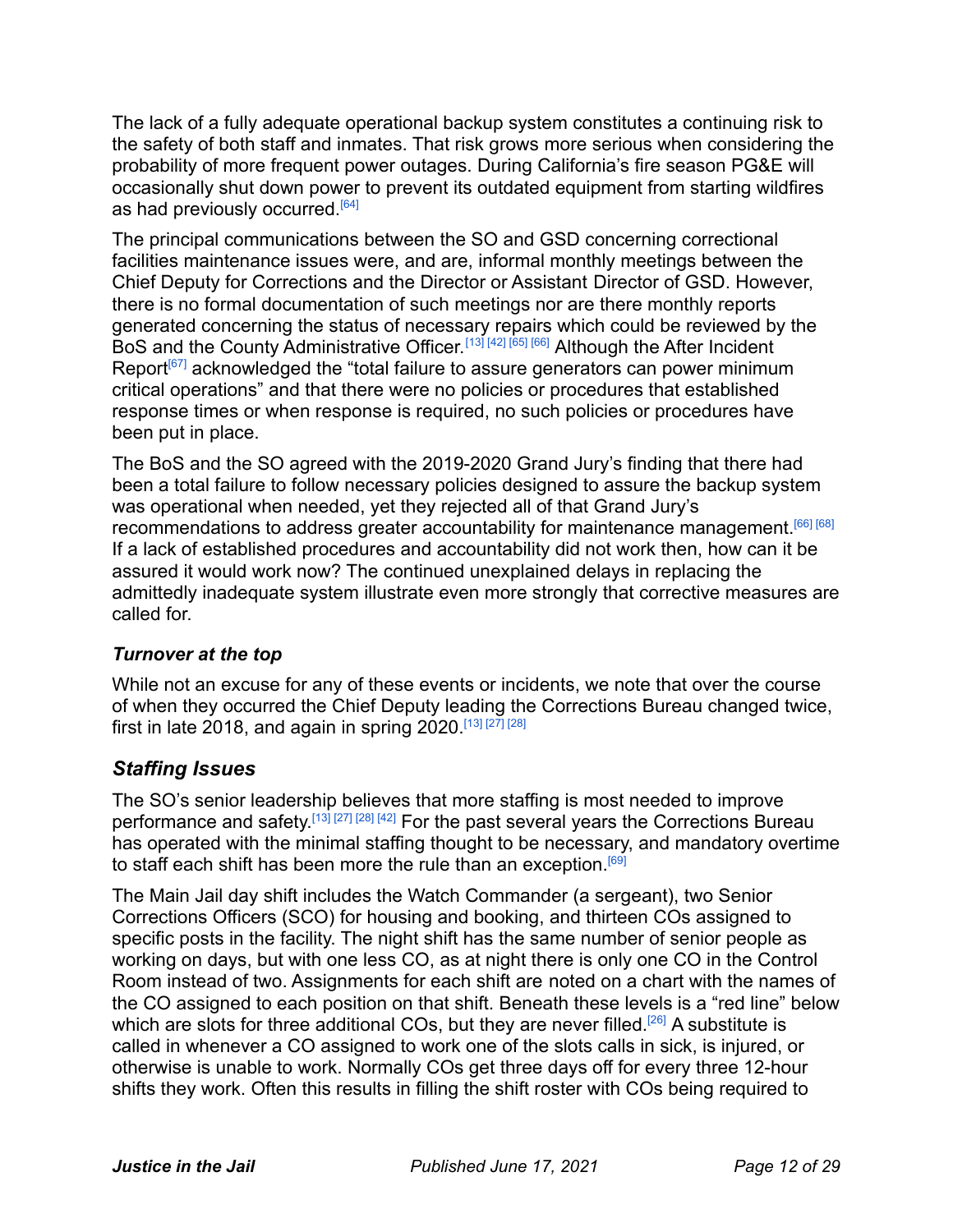work mandatory overtime. As a consequence it is not uncommon for COs to put in five, and even six shifts per week.<sup>[\[13\]](#page-19-5) [\[17\]](#page-19-9)</sup>

The work is both stressful and exhausting. COs are responsible for filling out reports and other paperwork that document their activities. The COs assigned to housing units supervise them from a control booth outside the locked units. But COs are constantly going in and out of the units like yo-yos. Their duties include mandatory hourly safety checks, serving three meals per day, collecting dirty laundry and distributing clean laundry, distributing and collecting grooming supplies, distributing commissary items purchased by inmates, dealing with requests by individual inmates, supervising inmate movements in and out of the housing units, supervising open time, assuring that inmates are in their assigned cells when it's time for "lock down," and often responding to calls for assistance from other COs when needed. Intake, booking, and release COs deal with all movement in and out of the facility including new bookings, releases, and inmates being processed in and out for court appearances, as well as assisting COs in the various housing areas as needed. When the CO assigned to a specific area is not at the control booth he/she will not hear a call from an inmate's in-cell intercom.<sup>[\[17\]](#page-19-9)</sup>

Employee turnover among COs is frequent. Many COs see their employment as a stepping stone to law enforcement, and will leave if they are able to switch into the SO's Operations Bureau or another agency.<sup>[\[33\]](#page-20-12) [\[42\]](#page-21-5)</sup> Further, the pay scale for beginning COs in Santa Cruz County is at the lower end of pay scales in neighboring counties. It is \$579 less per month than in Monterey County and \$1240 per month less than in Santa Clara County (see [Appendix C](#page-27-0)). Many COs have long commutes to work in the Main Jail. Few, if any, can afford to live in close proximity given the extraordinary cost of housing in most of Santa Cruz County, and a good number of COs live "over the hill" or beyond into the Central Valley where affordable housing is in greater supply.<sup>[\[33\]](#page-20-12) [\[42\]](#page-21-5)</sup>

Management has lauded the dedication and competence of the COs. Yet low morale, burn-out, and employee retention are both persistent and problematic.<sup>[\[17\]](#page-19-9) [\[42\]](#page-21-5)</sup>

### *Budget and Board of Supervisors' Oversight*

#### *Budget*

The budget for the Sheriff's Department is reviewed annually by the BoS. In June 2020 county budget reviews were conducted; the adopted budget detail may be found in the "The County of Santa Cruz Adopted Budget | Fiscal Year 2020-21."<sup>[\[70\]](#page-23-9)</sup> In particular, the Sheriff's budget was reviewed on June 23, 2020 as item no. 52.[\[71\]](#page-23-10) The Board Letter, which introduced the proposed Sheriff's budget, stated that:

*Over the next year, the department will be focused primarily on public safety and the community we serve as well as providing care and resources for the population in our correctional facilities.*[\[72\]](#page-23-11)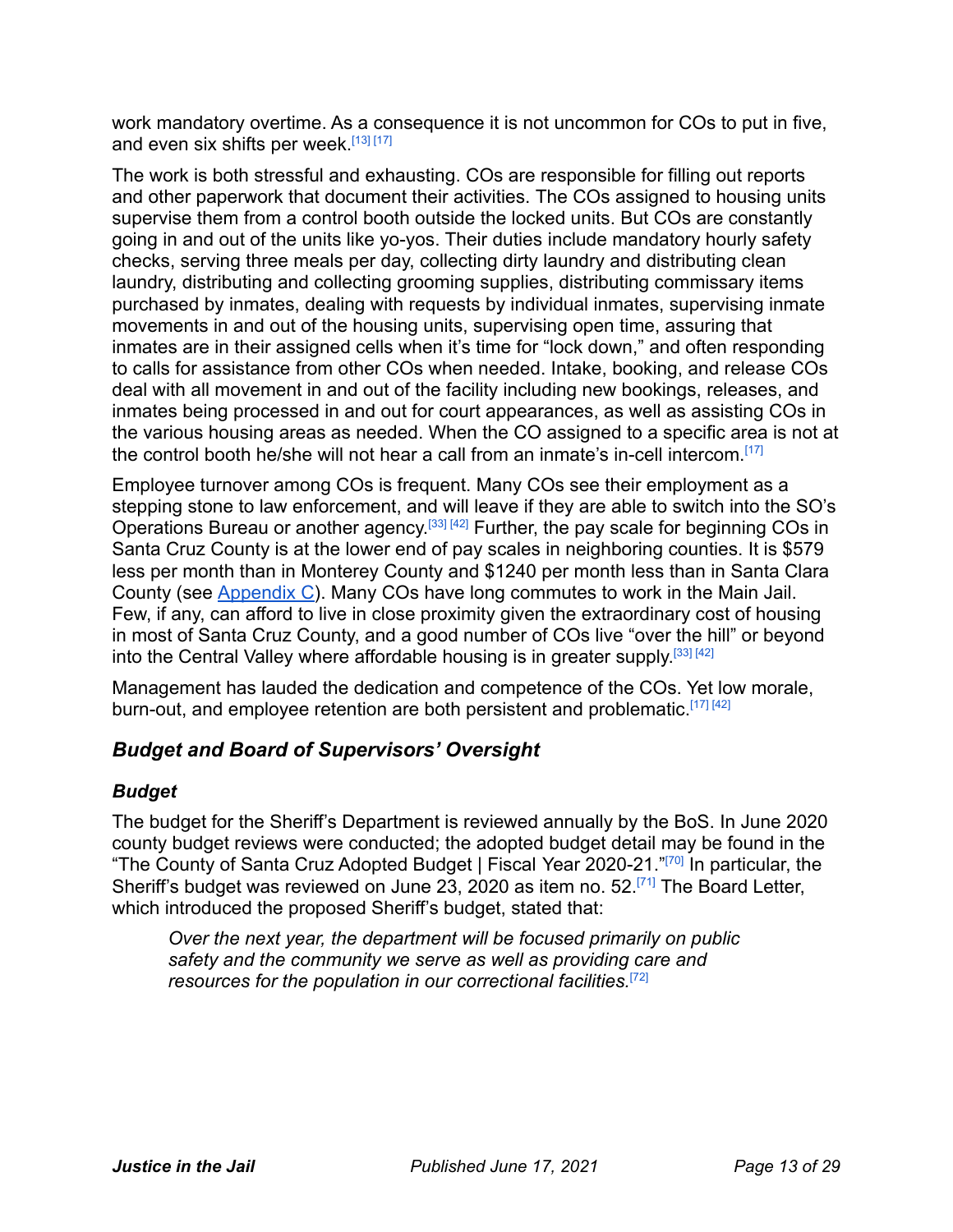An examination of the specifics of the Corrections Bureau budget, found on pages 236-238 of the County budget document, shows the following:

- The 2020-21 Corrections Bureau budget is increased approximately \$2.2M over the 2019-20 budget.
- Salary and benefits increases account for all of this increase.
- Total staffing equals 151 positions, 11 positions remain unfunded.<sup>[\[73\]](#page-23-12)</sup>

The total staffing (151) does not mean that there are 151 people available to work. The number of people able to work is reduced by the number of unfilled positions due to resignations, terminations, and retirement, or people unavailable to work due to illness, injury or vacation. What is apparent is that for many years the Main Jail has operated with the fewest possible number of people on the job each day, and then only by requiring COs to put in mandatory overtime to the extent that it has had a negative effect on both morale and performance. Poor morale and overworked, tired workers lead to mistakes.

The Grand Jury is aware that there are many competing interests for limited county resources. Both the COVID-19 pandemic and the CZU Lightning Complex Fire imposed unprecedented and unforeseen pressure on those resources. However, we note that the county is currently defending three civil actions related to events in the jail at a substantial cost to the County. Might these resources be better spent on prevention, i.e., on adequate staffing?

#### *Board of Supervisors' Oversight*

The BoS is ultimately responsible for setting the county budget and overseeing how public funds are spent, including if they are spent properly, wisely, and are sufficient for doing whatever needs to be done. Historically the BoS receives information regarding events, issues, and needs of the SO's Corrections Bureau through various sources. They include informal one-on-one communications with the Sheriff, articles appearing in the local press, or what individual supervisors may read or be told by others. When serious events occur, the Sheriff may call individual supervisors, and if necessary, appear before the BoS in closed session. But there is no formal structure or transparency by which the BoS is timely and regularly kept informed about the Corrections Bureau.[\[42\]](#page-21-5) [\[74\]](#page-24-0) [\[75\]](#page-24-1) [\[76\]](#page-24-2) [\[77\]](#page-24-3)

As a result, all the public ever knows is what appears on line, in the local press or on the local news. Stories concerning the Corrections Bureau make the news almost exclusively when bad things happen in the jail, of which there have been far too many.

In fact, the only established recurring process or communication concerning the operation of the Corrections Bureau occurs when it is time to address budgeting. The process involves the Sheriff interacting with the County Administrative Officer concerning the budgetary needs of the SO including its Corrections Bureau. The Sheriff will make a written and/or oral presentation to the BoS when the SO's budget is on the agenda. When special circumstances have warranted it, the Sheriff has gone to the board and requested and obtained special allocations.[\[42\]](#page-21-5) One example is the approximately \$1.5M allocated in February 2020 to replace the defective and outmoded emergency backup generators by late 2021.<sup>[\[12\]](#page-19-4)</sup> The money's there, but it will be another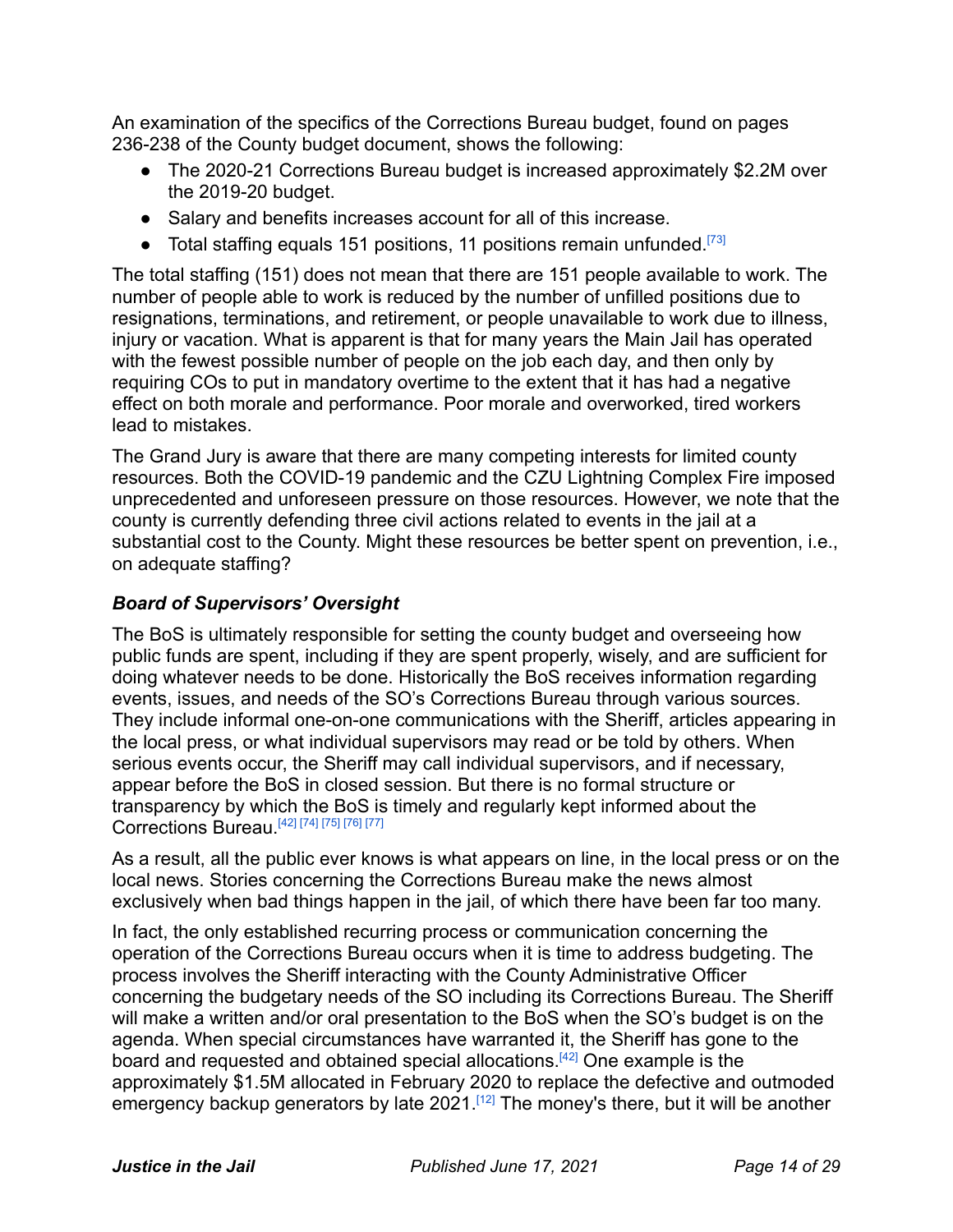year and a half before the Main Jail has adequate backup power capacity to run essential systems.<sup>[\[17\]](#page-19-9) [\[42\]](#page-21-5)</sup> This illustrates why ad-hoc, informal communications cannot provide the oversight and transparency that could and would make for better, more efficient, and less costly operations.

#### *Grand Jury Oversight*

It might be argued that an oversight board is not needed because of the Grand Jury. California law mandates that every county in the state impanel a Civil Grand Jury each year. Each year, the County Superior Court convenes a Civil Grand Jury of 19 jurors with a term of one year. Like most juries, grand jurors are individual citizens who volunteer their time and energies. Their responsibilities include examining resident complaints, inquiring into the "public prisons in the county," and conducting investigations and producing reports on topics they select intended to improve the operations of a wide range of local governmental boards, agencies and departments.<sup>[\[78\]](#page-24-4)</sup>

The Grand Jury's oversight broadly encompasses every aspect of local government, including county, city, education, and other aspects of local concern. On the other hand a Sheriff Oversight Board or an Inspector General will develop an ongoing and in-depth understanding of the SO's entire operations including corrections, financial needs, funding opportunities, and state requirements.

### *The Case for a Sheriff Oversight Board or Inspector General, as Provided in Assembly Bill 1185 (Government Code § 25303.7)*

Assembly Bill No.1185, which added § 25303.7 to the Government Code, was enacted and signed by Governor Newsom on September 30, 2020, and became effective January 1, 2021. It allows the board of supervisors in each of California's 58 counties to establish either an appointed "sheriff oversight board" or "inspector general" to assist the board of supervisors in its duty to supervise the conduct of county sheriffs. The law specifically states that such oversight shall not obstruct the "independent prosecutorial functions of the sheriff and district attorney." Nor does the law limit the board's budgetary authority over the sheriff.<sup>[\[79\]](#page-24-5)</sup> [Appendix](#page-28-0) D has the full text.

The statute makes no provision regarding compensating a sheriff oversight board or inspector general. The BoS can appoint citizens willing to volunteer their time or it can establish compensation as it does for any board-appointed advisory board or commission. There is no requirement that costs associated with an oversight board or inspector general come out of the sheriff's budget.

Even before AB 1185 was enacted, the counties of Orange, Los Angeles, Sacramento, Sonoma, and Santa Clara each had adopted provisions creating independent bodies to monitor county corrections and law enforcement functions. Since AB 1185 was signed into law, San Francisco County's voters adopted it, and Santa Clara, Sonoma, and Los Angeles Counties amended their respective ordinances to give their oversight board subpoena power as authorized in Government Code § 25303.7<sup>[\[80\]](#page-24-6)</sup>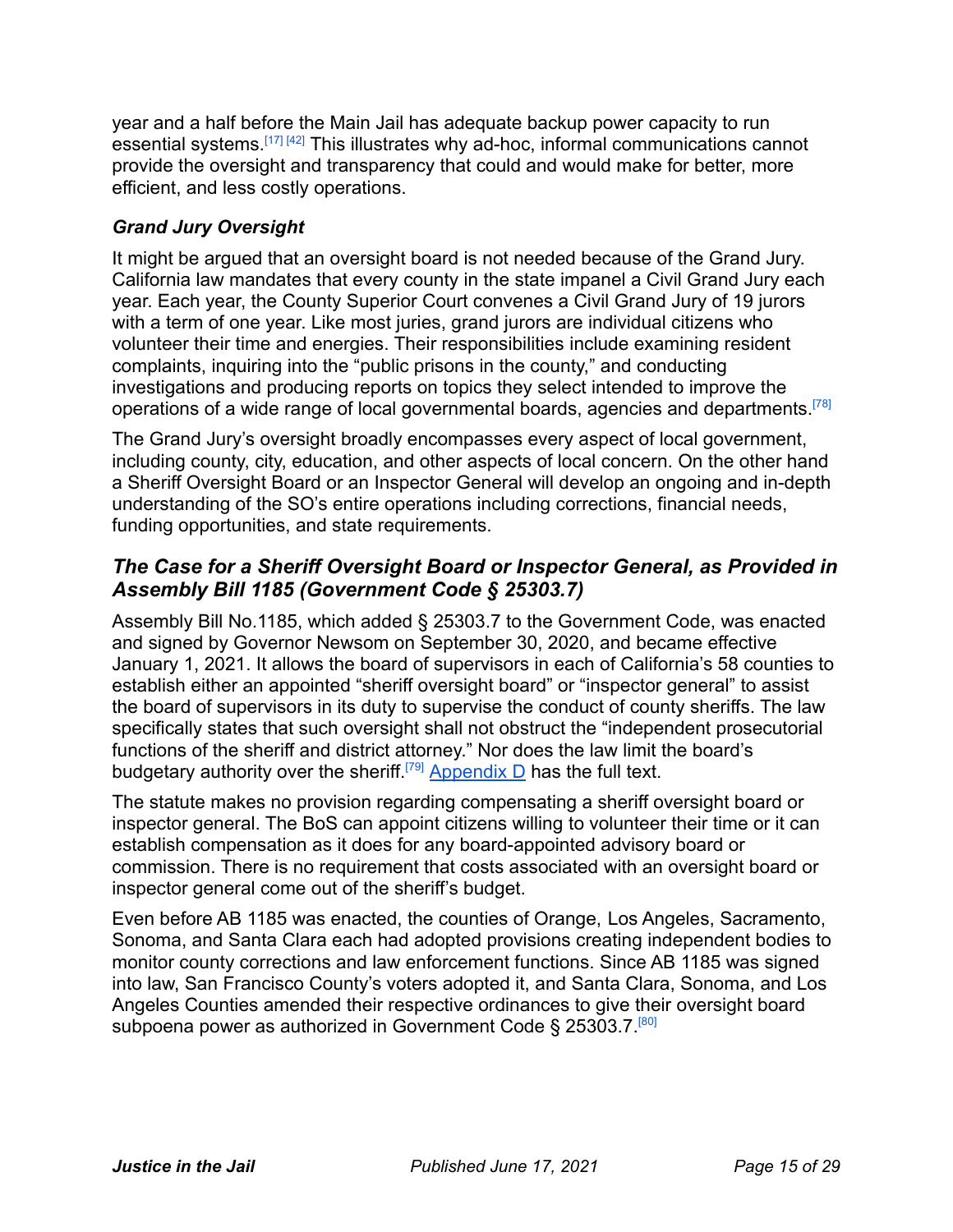An oversight board or an inspector general would have similar investigatory powers as does the Grand Jury but with both significant differences and additional advantages:

- It would not cease to exist, and need to start fresh each year with a new group of citizens.
- It could act as an advocate for the Sheriff's needs for resources before the Board of Supervisors.
- It could issue periodic reports calling attention to issues of public interest concerning the operation of the Sheriff's Office including its Corrections Bureau.
- It would provide the public with greater transparency of the operations of the Sheriff's Office, which every year consumes the single largest slice of all local and state taxes expended by the county.<sup>[\[81\]](#page-24-7)</sup>
- In the end it will save money because oversight will bring about more efficiency, improved morale and working conditions, and reduce human error.

## **Conclusion**

Based on everything learned in this investigation we believe that it is critically important that everything be done to assure the health and safety of jail staff and inmates alike, and to go the extra mile to compensate for the reported structural deficiencies of the Main Jail. This paramount need includes the SO and the General Services Department making every effort to prioritize maintaining the necessary equipment and systems and upgrading them when necessary as expeditiously as possible. This need includes assuring that the Correction's Policy Manual is current, and that necessary amendments be adopted to better control inmates' access to potentially dangerous items. This need includes providing the Corrections Bureau with sufficient personnel to both fully staff the facility and reduce the dependence on mandatory overtime that is detrimental to both morale and efficiency.

Last, but certainly not least, we believe that it is essential and in the public interest to improve oversight by adoption of a Sheriffs Oversight Board or Inspector General as authorized by Government Code § 25303.7. The Grand Jury strongly recommends that the issue be brought up before the Board of Supervisors. If the Board won't adopt it, put it on the ballot and let the voters decide.

## **Findings**

- **F1.** The Board of Supervisors has failed to assert and exercise proper oversight within their purview of the Main jail.
- **F2.** Adoption of a Sheriffs Oversight Board or Inspector General under Government Code § 25303.7 will provide necessary public transparency and structure to support the Board of Supervisors' supervision of the Sheriff's Office Corrections Bureau.
- **F3.** Adoption of a Sheriffs Oversight Board or Inspector General under Government Code § 25303.7 will provide an effective advocate before the Board of Supervisors and the public regarding the Sheriff's needs.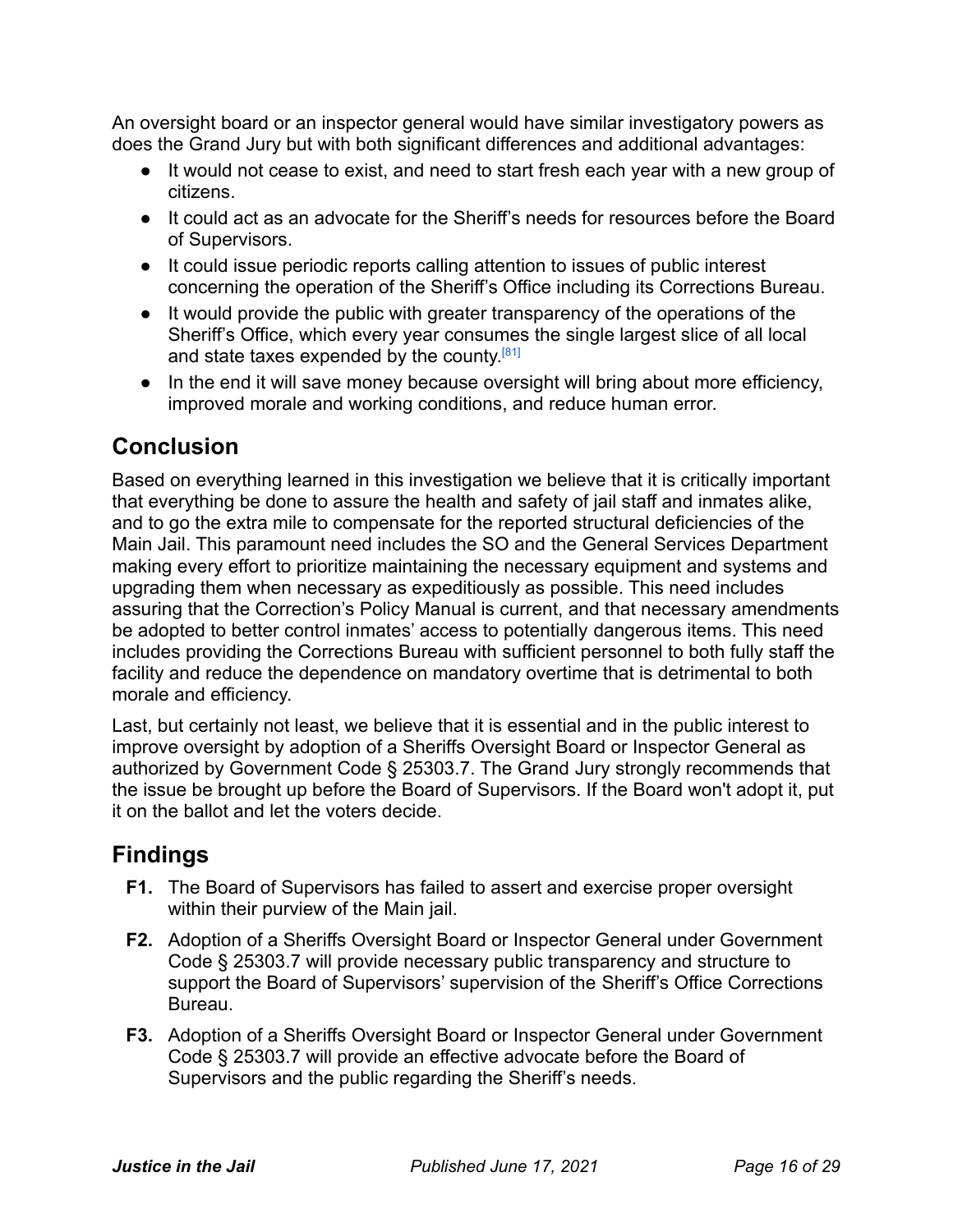- **F4.** The Correction's Policy Manual must provide timely, comprehensive, applicable, and consistent guidelines for jail operations that serve to assure the safety of inmates and staff.
- **F5.** The policies in the Correction's Policy Manual regarding razors do not sufficiently assure that razors cannot be used by inmates to harm themselves or others.
- **F6.** Events of violence and death in the Main Jail contrast negatively with the Sheriff's Office mission, visions, and goals.
- **F7.** Old and outdated equipment and systems in the Main Jail are detrimental to safe, efficient, and effective management of the facility.
- **F8.** Long delays in replacing the backup power generators put staff and inmates at risk in the event of a power failure.
- **F9.** Limited staffing and requiring mandatory overtime of Correction Officers at the Main Jail are detrimental to performance, staff morale, and contribute to human error which can threaten the health and safety of staff and inmates.

## **Recommendations**

- **R1.** Within six months the Board of Supervisors should either establish a Sheriff Oversight Board or Inspector General as provided in Government Code § 25303.7, or alternatively place the issue before the voters in the county. (F1–F9)
- **R2.** Within six months the Board of Supervisors should agendize and open for public comment issues raised by Government Code § 25303.7. (F1–F9)
- **R3.** Within six months the Sheriff should propose for the Board of Supervisors' review and approval an increase in Correction Officer staffing and associated budget to reduce the need for mandatory overtime and to sufficiently staff the Main Jail. (F1, F9)
- **R4.** Within six months the Sheriff should amend the Correction's Policy Manual to remove inapplicable provisions and to add provisions relating to razors that more effectively limit and control the conditions of their use by inmates. (F4, F5)
- **R5.** Within three months the Sheriff's Office and the General Services Department should establish formal protocols for regular monthly meetings to review the status of all correctional facilities, including providing estimates of completion for any repairs and/or replacements that are outstanding, and prioritizing items that directly affect the health and safety of inmates and/or staff. Such meetings should be documented and open to inspection by the County Administrative Officer and the Board of Supervisors. (F7, F8)
- **R6.** Within 60 days the Sheriff's Office and the General Services Department should provide a written report to the Board of Supervisors and the Chief Administrative Officer providing both the specifications for, and a timeline for completion of each stage of the project to replace and/or repair the backup emergency power system, and thereafter update such report every thirty days until such project is completed. (F7, F8)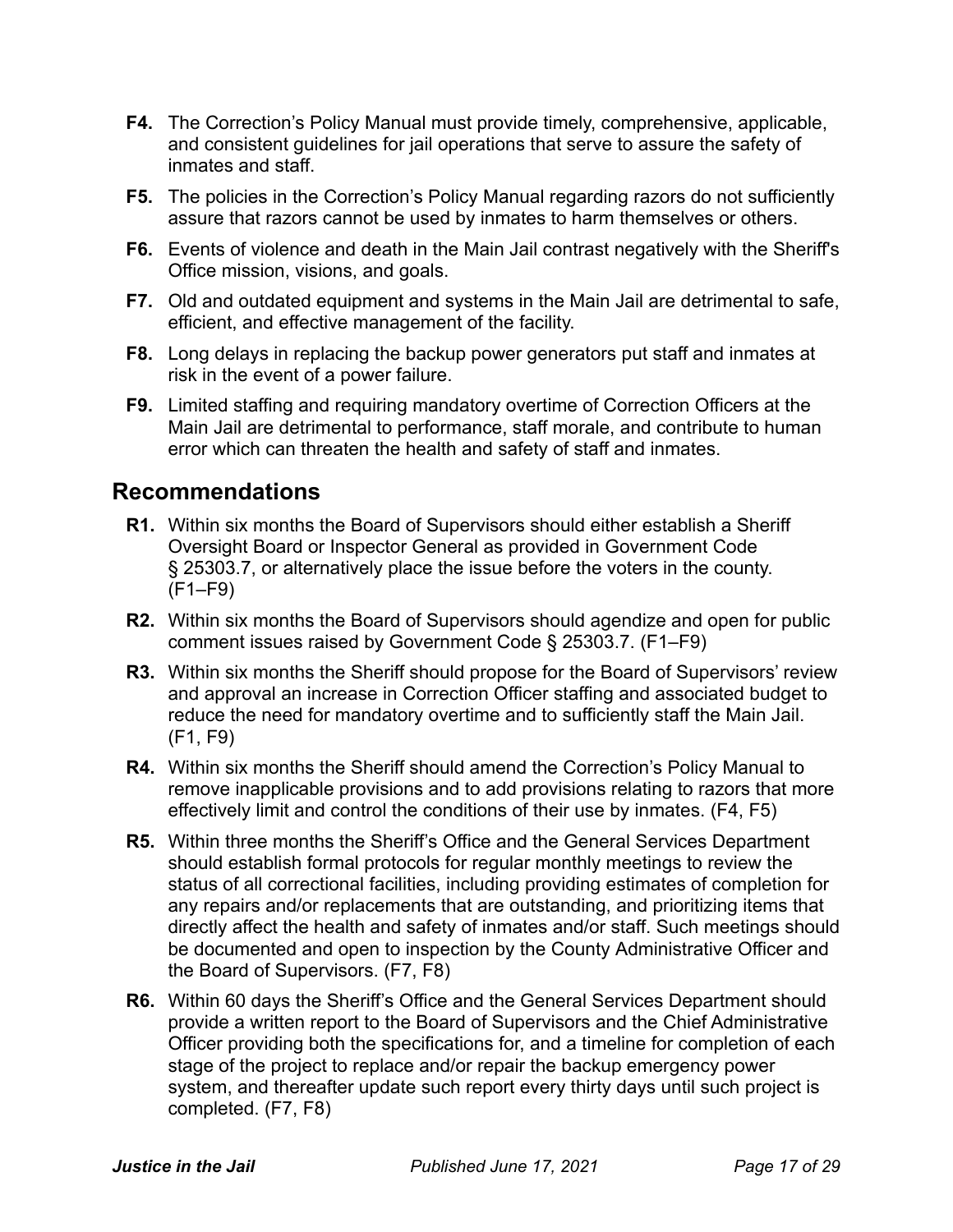## **Commendations**

- **C1.** The Grand Jury commends the Sheriff, the Sheriff's Office, and the Chief Deputy of the Corrections Bureau for their aggressive, efficient, and entirely successful actions that prevented any outbreak of COVID-19 in the inmate population.
- **C2.** The Grand Jury commends the Sheriff, the Sheriff's Office and the Chief Deputy of the Corrections Bureau for adopting innovative programs designed to promote reentry and reduce recidivism.
- **C3.** The Grand Jury commends the Sheriff, the Sheriff's Office and the Chief Deputy of the Corrections Bureau for fully cooperating with our investigation and providing requested documents and information.

## **Required Responses**

| <b>Respondent</b>                                | <b>Findings</b> | <b>Recommendations</b> | <b>Respond Within/</b><br><b>Respond By</b> |
|--------------------------------------------------|-----------------|------------------------|---------------------------------------------|
| <b>Santa Cruz County</b><br>Board of Supervisors | $F1-F3$         | $R1-R3$                | 90 Days<br>September 15, 2021               |
| <b>Santa Cruz County</b><br><b>Sheriff</b>       | F1, F3-F9       | $R3-R6$                | 60 Days<br>August 16, 2021                  |

## **Invited Responses**

| <b>Respondent</b>                        | <b>Findings</b> | <b>Recommendations</b>          | <b>Respond Within/</b><br><b>Respond By</b> |
|------------------------------------------|-----------------|---------------------------------|---------------------------------------------|
| Director, General<br>Services Department | F7. F8          | R <sub>5</sub> , R <sub>6</sub> | 90 Days<br>September 15, 2021               |

## **Definitions**

- **24/7:** 24 hours/day, 7 days/week, without interruption
- **AB 109:** Assembly Bill 109, enacted 2011, "Public Safety Realignment Act"
- **AB 1185:** Assembly Bill 1185, effective Jan. 1, 2021 (Government Code § 25303.7)
- **Blaine Street**: Medium security women's facility
- **BoS:** Santa Cruz County Board of Supervisors
- **BSCC:** California Board of State and Community Corrections
- **BWC:** Body Worn Camera
- **CO:** Santa Cruz County Corrections Officer
- **CPM:** Correction's Policy Manual issued by Santa Cruz Sheriff
- **DTB:** Daily Training Bulletins issued by the SO's Correction Bureau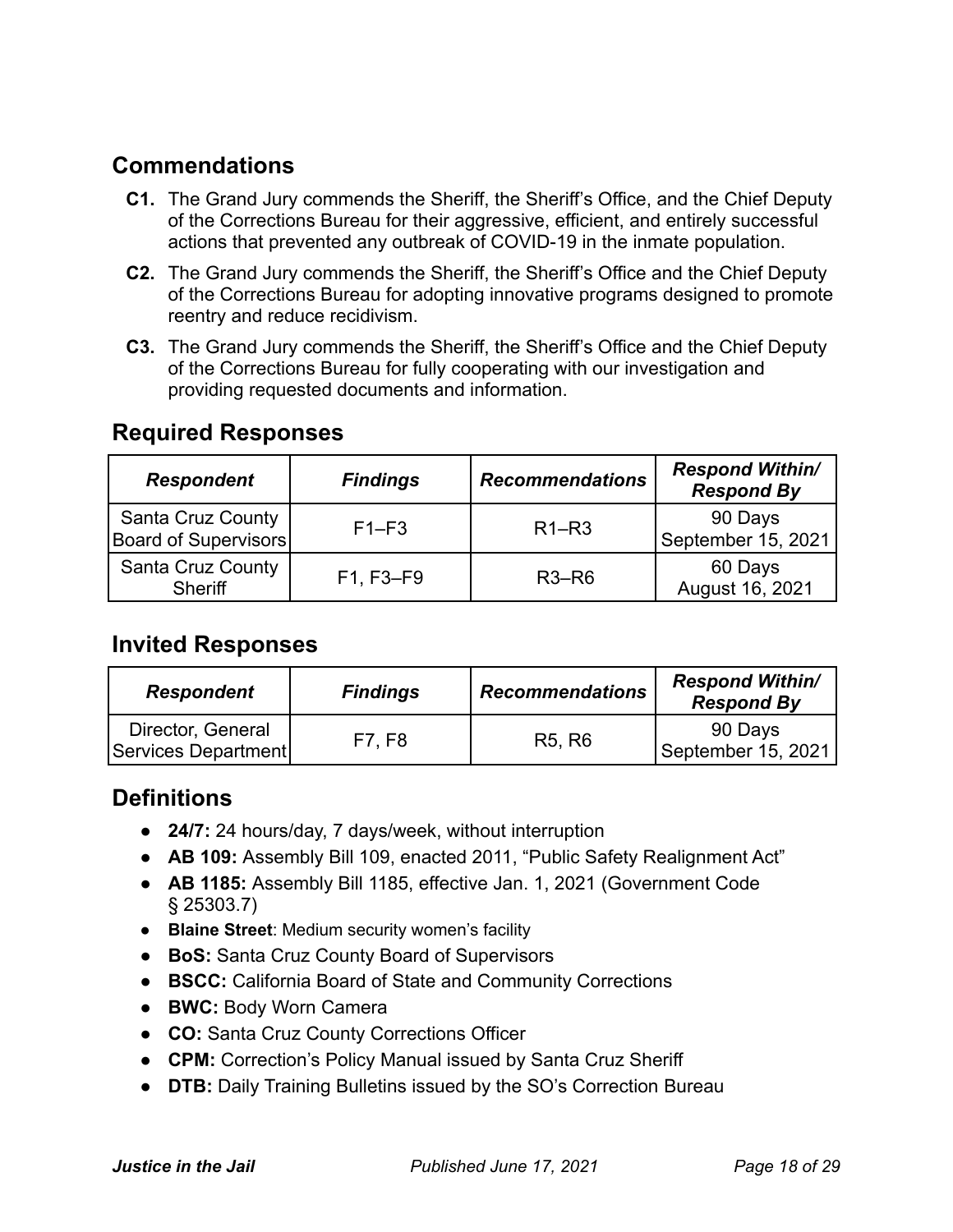- **GSD:** General Services Department
- **Main Jail:** Water Street Maximum Security Correctional Facility
- **OPM:** Office Policy Manual issued by Santa Cruz Sheriff
- **PREA:** Prison Rape Elimination Act of 2003, 42 U.S.C. ch. 147 § 15601 et seq., made applicable in California in 2005 by Penal Code § 2635 et.seq.
- **Rountree**: Rountree medium security men's facility and its adjacent Rehabilitation and Release Unit.
- **RN:** Registered Nurse
- **SO:** Santa Cruz County Sheriff's Office
- **TO:** Training Officer

## **Sources**

#### *References*

- <span id="page-18-0"></span>1. 2103-2104 Grand Jury Report. May 2014. "Five Deaths in Santa Cruz." Accessed April 27, 2021. [http://www.co.santa-cruz.ca.us/Portals/0/County/GrandJury/GJ2014\\_final/Death](http://www.co.santa-cruz.ca.us/Portals/0/County/GrandJury/GJ2014_final/Death%20in%20Custody%20Report%20for%20release.pdf) [%20in%20Custody%20Report%20for%20release.pdf](http://www.co.santa-cruz.ca.us/Portals/0/County/GrandJury/GJ2014_final/Death%20in%20Custody%20Report%20for%20release.pdf)
- <span id="page-18-1"></span>2. 2015-2016 Grand Jury Report. June 8, 2016. "Another Death in our Jail." Accessed April 27, 2021. [http://www.co.santa-cruz.ca.us/Portals/0/County/GrandJury/GJ2016\\_final/Anothe](http://www.co.santa-cruz.ca.us/Portals/0/County/GrandJury/GJ2016_final/AnotherDeathInOurJail.pdf) [rDeathInOurJail.pdf](http://www.co.santa-cruz.ca.us/Portals/0/County/GrandJury/GJ2016_final/AnotherDeathInOurJail.pdf)
- <span id="page-18-2"></span>3. *Santa Cruz Sentinel*. March 29, 2018. "Santa Cruz Jail Officer Accused of Sexual Contact with Inmate." Accessed April 27, 2021. [https://www.santacruzsentinel.com/2018/03/29/santa-cruz-jail-officer-accused-of](https://www.santacruzsentinel.com/2018/03/29/santa-cruz-jail-officer-accused-of-sexual-contact-with-inmate/)[sexual-contact-with-inmate/](https://www.santacruzsentinel.com/2018/03/29/santa-cruz-jail-officer-accused-of-sexual-contact-with-inmate/)
- <span id="page-18-3"></span>4. Jessica A. York. October 7, 2020. "Second Santa Cruz County Jail Guard Accused of Inmate Relations," *Santa Cruz Sentinel*. Accessed April 27, 2021. [https://www.santacruzsentinel.com/2020/10/07/second-santa-cruz-county-jail-gua](https://www.santacruzsentinel.com/2020/10/07/second-santa-cruz-county-jail-guard-accused-of-inmate-relations/) [rd-accused-of-inmate-relations/](https://www.santacruzsentinel.com/2020/10/07/second-santa-cruz-county-jail-guard-accused-of-inmate-relations/)
- <span id="page-18-4"></span>5. Michael Todd. March 19, 2019. "Accused Child Molester severs his own genitals in Santa Cruz County Jail," *Santa Cruz Sentinel*. Accessed April 27, 2021. [https://www.santacruzsentinel.com/2019/03/19/accused-child-molester-severs-hi](https://www.santacruzsentinel.com/2019/03/19/accused-child-molester-severs-his-genitals-in-santa-cruz-county-jail-doctor-reports/) [s-genitals-in-santa-cruz-county-jail-doctor-reports/](https://www.santacruzsentinel.com/2019/03/19/accused-child-molester-severs-his-genitals-in-santa-cruz-county-jail-doctor-reports/)
- <span id="page-18-5"></span>6. Jessica A. York. November 12, 2019, "Santa Cruz County Jail Targeted in Federal Civil Rights Lawsuit," *Santa Cruz Sentinel*. Accessed April 29, 2021 [https://www.santacruzsentinel.com/2019/11/12/santa-cruz-county-jail-targeted-in](https://www.santacruzsentinel.com/2019/11/12/santa-cruz-county-jail-targeted-in-federal-civil-rights-lawsuit/)[federal-civil-rights-lawsuit/](https://www.santacruzsentinel.com/2019/11/12/santa-cruz-county-jail-targeted-in-federal-civil-rights-lawsuit/)
- <span id="page-18-6"></span>7. SO Media Release. October 16, 2019. "Suicide at Jail." Accessed June 4, 2021. <https://www.scsheriff.com/Portals/1/SUICIDE%20AT%20MAIN%20JAIL.pdf>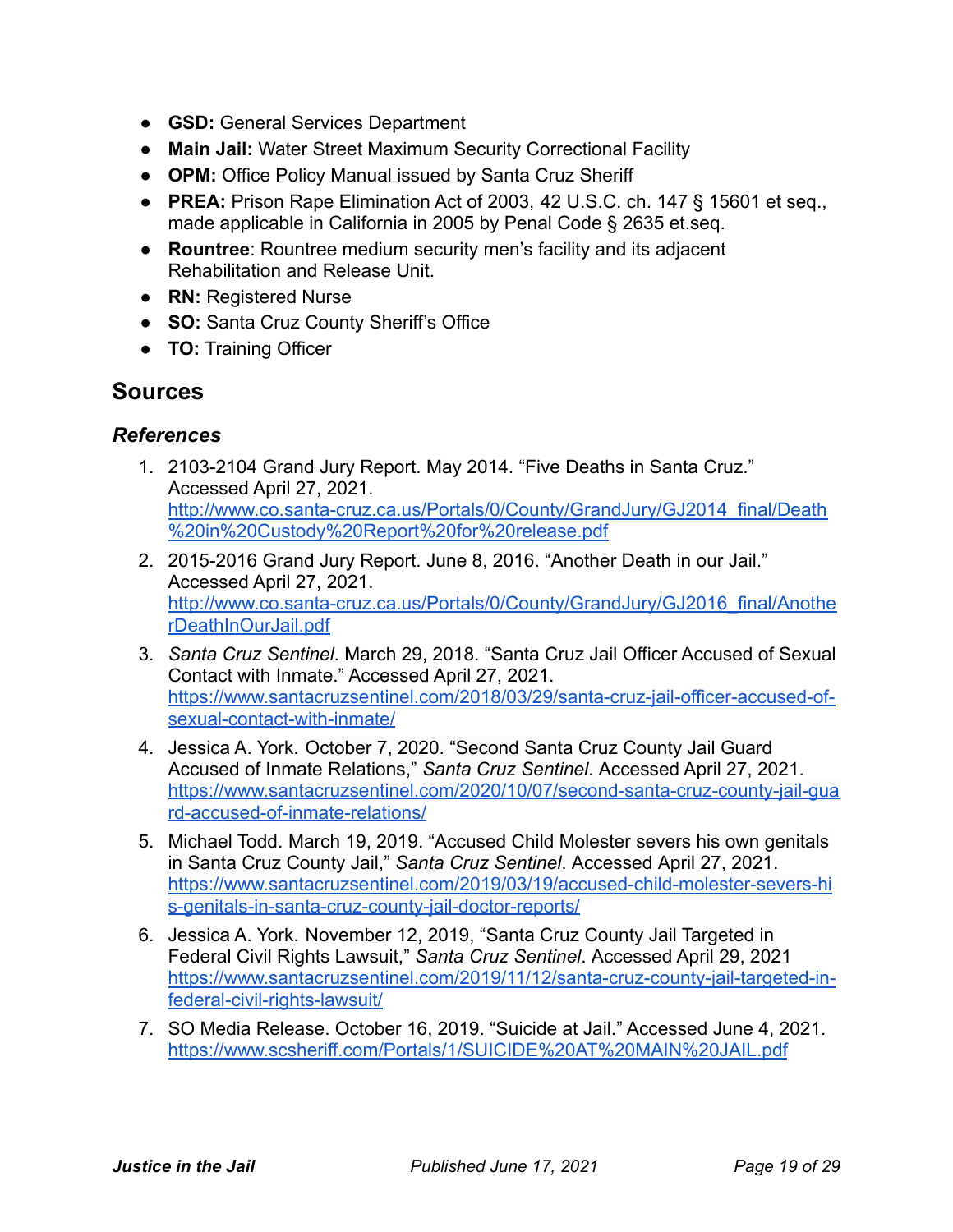- <span id="page-19-0"></span>8. SO Media Release. October 16, 2019. "Homicide at Jail." Accessed June 4, 2021. <https://www.scsheriff.com/Portals/1/Jail%20Homicide%20update.pdf>
- <span id="page-19-1"></span>9. SO Media Release. October 30. "2019 Arrests made in Homicide at Jail." Accessed June 4, 2021. [https://www.scsheriff.com/Portals/1/ARRESTS%20MADE%20IN%20JAIL%20HO](https://www.scsheriff.com/Portals/1/ARRESTS%20MADE%20IN%20JAIL%20HOMICIDE%20.pdf) [MICIDE%20.pdf](https://www.scsheriff.com/Portals/1/ARRESTS%20MADE%20IN%20JAIL%20HOMICIDE%20.pdf)
- <span id="page-19-2"></span>10. SO Media Release. May 11, 2020. "In-Custody Death." Accessed June 4, 2021. [https://www.scsheriff.com/Portals/1/In-custody%20Death%20Press%20Release.](https://www.scsheriff.com/Portals/1/In-custody%20Death%20Press%20Release.pdf) [pdf](https://www.scsheriff.com/Portals/1/In-custody%20Death%20Press%20Release.pdf)
- <span id="page-19-3"></span>11. SO Media Release. June 18, 2020. "Tamario Smith Cause of Death." Accessed June 4, 2021. [https://www.scsheriff.com/Portals/1/Tamario%20Smith%20Cause%20of%20Deat](https://www.scsheriff.com/Portals/1/Tamario%20Smith%20Cause%20of%20Death.pdf) [h.pdf](https://www.scsheriff.com/Portals/1/Tamario%20Smith%20Cause%20of%20Death.pdf)
- <span id="page-19-4"></span>12. 2019-2020 Grand Jury Report. June 19, 2020. "Fail in the Jail," pages 3-6. Accessed April 27, 2021. [http://www.co.santa-cruz.ca.us/Portals/0/County/GrandJury/GJ2020\\_final/JailInfr](http://www.co.santa-cruz.ca.us/Portals/0/County/GrandJury/GJ2020_final/JailInfrastructure_Report.pdf) [astructure\\_Report.pdf](http://www.co.santa-cruz.ca.us/Portals/0/County/GrandJury/GJ2020_final/JailInfrastructure_Report.pdf)
- <span id="page-19-5"></span>13. Grand Jury interview
- <span id="page-19-6"></span>14. Santa Cruz County Sheriff's Office. September 24, 2019. Correction's Policy Manual, p 2. Accessed April 27, 2021. [https://www.scsheriff.com/Portals/1/RELEASE\\_20190924\\_T185521\\_Santa\\_Cruz](https://www.scsheriff.com/Portals/1/RELEASE_20190924_T185521_Santa_Cruz_County_Sheriff_s_Office_Correction_s_Policy_Manual.pdf#page=2) County\_Sheriff\_s\_Office\_Correction\_s\_Policy\_Manual.pdf#page=2
- <span id="page-19-7"></span>15. Santa Cruz Sheriff's Office, "Our Agency." Accessed April 27, 2021. <https://www.scsheriff.com/Home/OurAgency.aspx>
- <span id="page-19-8"></span>16. BSCC Biennial Inspection…Adult Detention Facility, pages 2-3, February 28, 2018. Accessed April 27, 2021. [https://www.scsheriff.com/Portals/1/County/sheriff/2018%20Jail%20Inspection%2](https://www.scsheriff.com/Portals/1/County/sheriff/2018%20Jail%20Inspection%20Report.pdf#page=2) [0Report.pdf#page=2](https://www.scsheriff.com/Portals/1/County/sheriff/2018%20Jail%20Inspection%20Report.pdf#page=2)
- <span id="page-19-9"></span>17. Grand Jury site visit and interview
- <span id="page-19-10"></span>18. Sheriff's Office. March 2021. Monthly Statistics, p 20. Accessed April 27, 2021. [https://www.scsheriff.com/Portals/1/County/sheriff/pdf/SCSO%20Bureau%20Stat](https://www.scsheriff.com/Portals/1/County/sheriff/pdf/SCSO%20Bureau%20Stats_Mar2021.pdf#page=20) [s\\_Mar2021.pdf#page=20](https://www.scsheriff.com/Portals/1/County/sheriff/pdf/SCSO%20Bureau%20Stats_Mar2021.pdf#page=20)
- <span id="page-19-11"></span>19. California Penal Code §§ 6024-6027. Accessed April 27, 2021. [https://leginfo.legislature.ca.gov/faces/codes\\_displayText.xhtml?lawCode=PEN&](https://leginfo.legislature.ca.gov/faces/codes_displayText.xhtml?lawCode=PEN&division=&title=7.&part=3.&chapter=5.&article=1) [division=&title=7.&part=3.&chapter=5.&article=1](https://leginfo.legislature.ca.gov/faces/codes_displayText.xhtml?lawCode=PEN&division=&title=7.&part=3.&chapter=5.&article=1)
- <span id="page-19-12"></span>20. California Code of Regulations, Title 15, Division 1, Chapter 1, subchapter 4. Accessed April 27, 2021. [https://govt.westlaw.com/calregs/Browse/Home/California/CaliforniaCodeofRegul](https://govt.westlaw.com/calregs/Browse/Home/California/CaliforniaCodeofRegulations?guid=I9E840C8080EF11E3919DFDAA2C695CEE&originationContext=documenttoc&transitionType=Default&contextData=(sc.Default)) [ations?guid=I9E840C8080EF11E3919DFDAA2C695CEE&originationContext=do](https://govt.westlaw.com/calregs/Browse/Home/California/CaliforniaCodeofRegulations?guid=I9E840C8080EF11E3919DFDAA2C695CEE&originationContext=documenttoc&transitionType=Default&contextData=(sc.Default)) [cumenttoc&transitionType=Default&contextData=\(sc.Default\)](https://govt.westlaw.com/calregs/Browse/Home/California/CaliforniaCodeofRegulations?guid=I9E840C8080EF11E3919DFDAA2C695CEE&originationContext=documenttoc&transitionType=Default&contextData=(sc.Default)),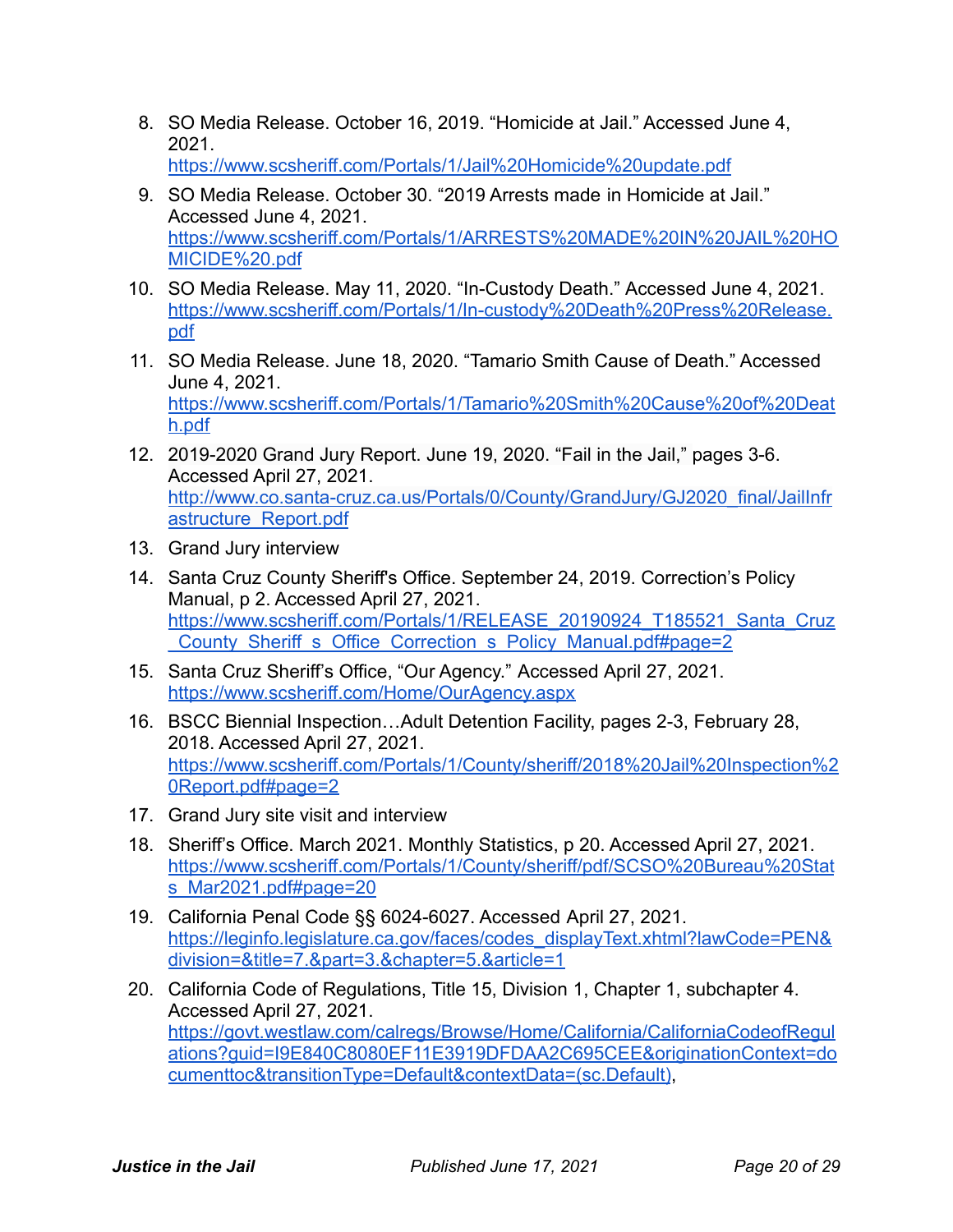- <span id="page-20-0"></span>21. California Penal Code §§ 6035, 6036. Accessed May 15, 2021. [https://leginfo.legislature.ca.gov/faces/codes\\_displayText.xhtml?lawCode=PEN&](https://leginfo.legislature.ca.gov/faces/codes_displayText.xhtml?lawCode=PEN&division=&title=7.&part=3.&chapter=5.&article=2) [division=&title=7.&part=3.&chapter=5.&article=2](https://leginfo.legislature.ca.gov/faces/codes_displayText.xhtml?lawCode=PEN&division=&title=7.&part=3.&chapter=5.&article=2)
- <span id="page-20-1"></span>22. Grand Jury site visit and interview
- <span id="page-20-2"></span>23. Craig R. Wilson. Undated. "History of Santa Cruz County Jails," pp 6-7. Accessed April 27, 2021. <https://history.santacruzpl.org/omeka/items/show/134481#?c=0&m=0&s=0&cv=0>
- <span id="page-20-3"></span>24. Note: The Sheriff's website lists the capacity as 319, by including cells in the medical office and the intake area.
- <span id="page-20-4"></span>25. Editorial Board. February 14, 2021. "Editorial: Santa Cruz County must start planning for a new jail," *Santa Cruz Sentinel*. Accessed May 20, 2021. [https://www.santacruzsentinel.com/2021/02/14/editorial-santa-cruz-county-must](https://www.santacruzsentinel.com/2021/02/14/editorial-santa-cruz-county-must-start-planning-for-a-new-jail/)[start-planning-for-a-new-jail/](https://www.santacruzsentinel.com/2021/02/14/editorial-santa-cruz-county-must-start-planning-for-a-new-jail/)
- <span id="page-20-5"></span>26. Staffing Chart received by the Grand Jury
- <span id="page-20-6"></span>27. Grand Jury interview
- <span id="page-20-7"></span>28. Grand Jury interview
- <span id="page-20-8"></span>29. Arresting Agency Suicide Assessment (document received by the Grand Jury)
- <span id="page-20-9"></span>30. Housing Assignment Risk Assessment (document received by the Grand Jury)
- <span id="page-20-10"></span>31. Santa Cruz County Sheriff's Office. September 24, 2019. Correction's Policy Manual § 502, pp 143,157. Accessed April 27, 2021. [https://www.scsheriff.com/Portals/1/RELEASE\\_20190924\\_T185521\\_Santa\\_Cruz](https://www.scsheriff.com/Portals/1/RELEASE_20190924_T185521_Santa_Cruz_County_Sheriff_s_Office_Correction_s_Policy_Manual.pdf#page=143) [\\_County\\_Sheriff\\_s\\_Office\\_Correction\\_s\\_Policy\\_Manual.pdf#page=143](https://www.scsheriff.com/Portals/1/RELEASE_20190924_T185521_Santa_Cruz_County_Sheriff_s_Office_Correction_s_Policy_Manual.pdf#page=143)
- <span id="page-20-11"></span>32. Santa Cruz County Sheriff's Office. September 24, 2019. Correction's Policy Manual § 506, p 157. Accessed April 27, 2021. [https://www.scsheriff.com/Portals/1/RELEASE\\_20190924\\_T185521\\_Santa\\_Cruz](https://www.scsheriff.com/Portals/1/RELEASE_20190924_T185521_Santa_Cruz_County_Sheriff_s_Office_Correction_s_Policy_Manual.pdf#page=157) County Sheriff s Office Correction s Policy Manual.pdf#page=157
- <span id="page-20-12"></span>33. Grand Jury interview
- <span id="page-20-13"></span>34. Sheriff's Office November 2019 monthly statistics (document received by the Grand Jury)
- <span id="page-20-14"></span>35. 2016-2017 Grand Jury Report. June 27, 2017. "Jails in Santa Cruz County," pp 1, 3-4. Accessed April 27, 2021. [http://www.co.santa-cruz.ca.us/Portals/0/County/GrandJury/GJ2017\\_final/JailsIn](http://www.co.santa-cruz.ca.us/Portals/0/County/GrandJury/GJ2017_final/JailsInSantaCruzCounty.pdf) [SantaCruzCounty.pdf](http://www.co.santa-cruz.ca.us/Portals/0/County/GrandJury/GJ2017_final/JailsInSantaCruzCounty.pdf)
- <span id="page-20-15"></span>36. Angie Wooton. May 10, 2016. "AB 109 and its Impact on Prison Overcrowding and Recidivism: A Policy Analysis," *Themis: Research Journal of Justice Studies and Forensic Science*: (2016, Vol. 4, Art.6), pages 108-109. Accessed May 17, 2021.

[https://scholarworks.sjsu.edu/cgi/viewcontent.cgi?article=1040&context=themis&](https://scholarworks.sjsu.edu/cgi/viewcontent.cgi?article=1040&context=themis&#page=12) [#page=12](https://scholarworks.sjsu.edu/cgi/viewcontent.cgi?article=1040&context=themis&#page=12)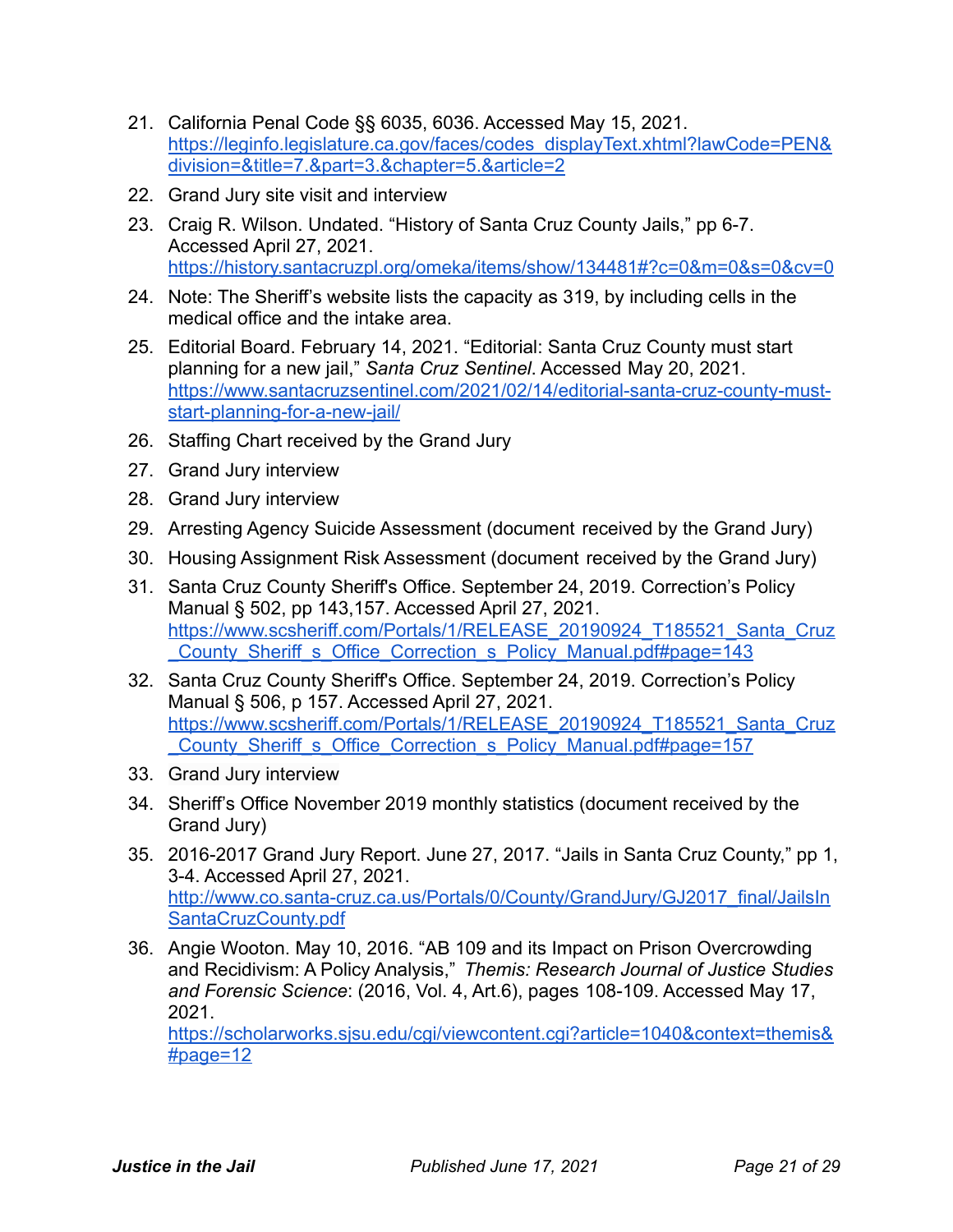- <span id="page-21-0"></span>37. Note: Terms used in the report regarding inmates who either claim to have mental illness or addiction, or appear to have such issues to Corrections Bureau staff or others, are those used by the Corrections Bureau in our interviews and on documents we reviewed.
- <span id="page-21-1"></span>38. Darrell Steinberg, et al. February 19, 2015. "When Did Prisons Become Acceptable Mental Healthcare Facilities," *Stanford Law School Three Strikes Project*. Accessed April 27, 2021. [https://law.stanford.edu/publications/when-did-prisons-become-acceptable-menta](https://law.stanford.edu/publications/when-did-prisons-become-acceptable-mental-healthcare-facilities/) [l-healthcare-facilities/](https://law.stanford.edu/publications/when-did-prisons-become-acceptable-mental-healthcare-facilities/)
- <span id="page-21-2"></span>39. Michael Goldberg. February 24, 2020. "Report Finds that the Prevalence of Mental Illness in California Jails is Rising." Accessed May 15, 2021. [https://stateofreform.com/featured/2020/02/report-finds-that-the-prevalence-of-m](https://stateofreform.com/featured/2020/02/report-finds-that-the-prevalence-of-mental-illness-in-california-jails-is-rising/) [ental-illness-in-california-jails-is-rising/](https://stateofreform.com/featured/2020/02/report-finds-that-the-prevalence-of-mental-illness-in-california-jails-is-rising/)
- <span id="page-21-3"></span>40. Konrad Franco. February 3, 2020. "The Prevalence of Mental Illness in California Jails is Rising: An Analysis of Mental Health Cases & Psychotropic Medication Prescriptions, 2009-2019," *California Health Policy Strategies*, page 8. Accessed May 16, 2021.

[https://calhps.com/wp-content/uploads/2020/02/Jail\\_MentalHealth\\_JPSReport\\_0](https://calhps.com/wp-content/uploads/2020/02/Jail_MentalHealth_JPSReport_02-03-2020.pdf#page=8) [2-03-2020.pdf#page=8](https://calhps.com/wp-content/uploads/2020/02/Jail_MentalHealth_JPSReport_02-03-2020.pdf#page=8)

- <span id="page-21-4"></span>41. Main Jail Watch Commander Logs for various dates in 2019 (document received by the Grand Jury)
- <span id="page-21-5"></span>42. Grand Jury interview
- <span id="page-21-6"></span>43. SO Media Release. October 7, 2020. "Correctional Officer Arrested." Accessed June 4, 2021. [https://www.scsheriff.com/Portals/1/County/sheriff/Arrest%20Log/Press%20Relea](https://www.scsheriff.com/Portals/1/County/sheriff/Arrest%20Log/Press%20Release%2010_07_20.pdf) [se%2010\\_07\\_20.pdf](https://www.scsheriff.com/Portals/1/County/sheriff/Arrest%20Log/Press%20Release%2010_07_20.pdf)
- <span id="page-21-7"></span>44. Santa Cruz Superior Court. Do a smart search for Case No. 21CR00432. Accessed June 4, 2021. <https://www.santacruz.courts.ca.gov/online-services/case-lookup>
- <span id="page-21-8"></span>45. Santa Cruz Superior Court. Do a smart search for Case No.18CR01751. Accessed June 4, 2021. <https://www.santacruz.courts.ca.gov/online-services/case-lookup>
- <span id="page-21-9"></span>46. SO 2018 Annual Report. 2019. "Officer Arrested," p 4. Accessed June 5, 2021. [https://www.scsheriff.com/Portals/1/County/sheriff/SCSO\\_Report\\_2018.pdf#page=6](https://www.scsheriff.com/Portals/1/County/sheriff/SCSO_Report_2018.pdf#page=6)
- <span id="page-21-10"></span>47. Michael Todd. March 27, 2019. "Flirting Preceded Sexual Assault at Santa Cruz County Jail," *The Mercury News*. Accessed May 14, 2021. [https://www.mercurynews.com/2019/03/27/flirting-preceded-sexual-assault-at-sa](https://www.mercurynews.com/2019/03/27/flirting-preceded-sexual-assault-at-santa-cruz-county-jail/) [nta-cruz-county-jail/](https://www.mercurynews.com/2019/03/27/flirting-preceded-sexual-assault-at-santa-cruz-county-jail/)
- <span id="page-21-11"></span>48. Correction Training Bulletin no. 75, dated October 30, 2019, (document received by the Grand Jury)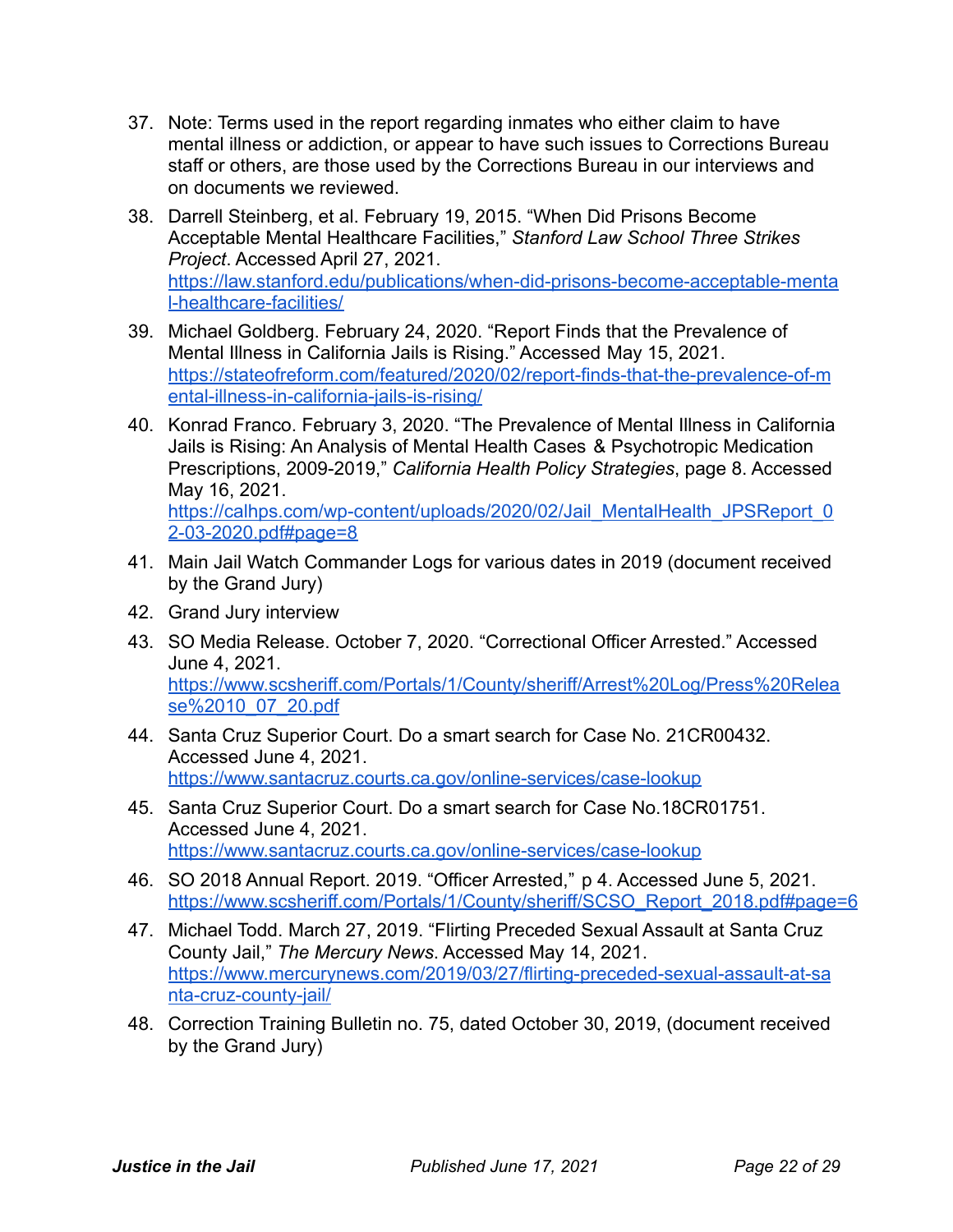- <span id="page-22-0"></span>49. Santa Cruz County Sheriff's Office. September 24, 2019. Correction's Policy Manual, § 306.3, pages 114-115. Accessed April 27, 2021. [https://www.scsheriff.com/Portals/1/RELEASE\\_20190924\\_T185521\\_Santa\\_Cruz](https://www.scsheriff.com/Portals/1/RELEASE_20190924_T185521_Santa_Cruz_County_Sheriff_s_Office_Correction_s_Policy_Manual.pdf#page=114) [\\_County\\_Sheriff\\_s\\_Office\\_Correction\\_s\\_Policy\\_Manual.pdf#page=114](https://www.scsheriff.com/Portals/1/RELEASE_20190924_T185521_Santa_Cruz_County_Sheriff_s_Office_Correction_s_Policy_Manual.pdf#page=114)
- <span id="page-22-1"></span>50. Santa Cruz County Sheriff's Office. September 24, 2019. Correction's Policy Manual, §§ 506.11, 606.1, pages 163-164, 239. Accessed April 27, 2021. [https://www.scsheriff.com/Portals/1/RELEASE\\_20190924\\_T185521\\_Santa\\_Cruz](https://www.scsheriff.com/Portals/1/RELEASE_20190924_T185521_Santa_Cruz_County_Sheriff_s_Office_Correction_s_Policy_Manual.pdf#page=163) County\_Sheriff\_s\_Office\_Correction\_s\_Policy\_Manual.pdf#page=163
- <span id="page-22-2"></span>51. SO Investigation File no. 1808832 (documents received by the Grand Jury)
- <span id="page-22-3"></span>52. US District Court case no. 5:19-CV-07300-EJD. *Tyler Luttrell vs. County of Santa Cruz, et al*. Accessed June 6, 2021. <https://dockets.justia.com/docket/california/candce/5:2019cv07300/351121>
- <span id="page-22-4"></span>53. SO Investigation File no. 18111061 (documents received by the Grand Jury)
- <span id="page-22-5"></span>54. Jessica A. York. October 16, 2019. "Autopsy reveals accused Santa Cruz Neurosurgeon James Kohut committed suicide," *Santa Cruz Sentinel*. Accessed April 27, 2021. [https://www.santacruzsentinel.com/2019/10/16/autopsy-unveils-details-for-accus](https://www.santacruzsentinel.com/2019/10/16/autopsy-unveils-details-for-accused-santa-cruz-neurosurgeon/) [ed-santa-cruz-neurosurgeon/](https://www.santacruzsentinel.com/2019/10/16/autopsy-unveils-details-for-accused-santa-cruz-neurosurgeon/)
- <span id="page-22-6"></span>55. SO Investigation File no. 11908883 (documents received by the Grand Jury)
- <span id="page-22-7"></span>56. Santa Cruz County Sheriff's Office. September 24, 2019. Correction's Policy Manual, § 503.3, page 147. Accessed April 27, 2021. [https://www.scsheriff.com/Portals/1/RELEASE\\_20190924\\_T185521\\_Santa\\_Cruz](https://www.scsheriff.com/Portals/1/RELEASE_20190924_T185521_Santa_Cruz_County_Sheriff_s_Office_Correction_s_Policy_Manual.pdf#page=147) County Sheriff s Office Correction s Policy Manual.pdf#page=147
- <span id="page-22-8"></span>57. Santa Cruz County Sheriff's Office. September 24, 2019. Correction's Policy Manual, §§ 607.1, 607.4, pages 268-269. Accessed April 27, 2021. [https://www.scsheriff.com/Portals/1/RELEASE\\_20190924\\_T185521\\_Santa\\_Cruz](https://www.scsheriff.com/Portals/1/RELEASE_20190924_T185521_Santa_Cruz_County_Sheriff_s_Office_Correction_s_Policy_Manual.pdf#page=268) [\\_County\\_Sheriff\\_s\\_Office\\_Correction\\_s\\_Policy\\_Manual.pdf#page=268](https://www.scsheriff.com/Portals/1/RELEASE_20190924_T185521_Santa_Cruz_County_Sheriff_s_Office_Correction_s_Policy_Manual.pdf#page=268)
- <span id="page-22-9"></span>58. Santa Cruz County Sheriff's Office. September 24, 2019. Correction's Policy Manual, § 607.6, page 269. Accessed April 27, 2021. [https://www.scsheriff.com/Portals/1/RELEASE\\_20190924\\_T185521\\_Santa\\_Cruz](https://www.scsheriff.com/Portals/1/RELEASE_20190924_T185521_Santa_Cruz_County_Sheriff_s_Office_Correction_s_Policy_Manual.pdf#page=269) [\\_County\\_Sheriff\\_s\\_Office\\_Correction\\_s\\_Policy\\_Manual.pdf#page=269](https://www.scsheriff.com/Portals/1/RELEASE_20190924_T185521_Santa_Cruz_County_Sheriff_s_Office_Correction_s_Policy_Manual.pdf#page=269)
- <span id="page-22-10"></span>59. Santa Cruz County Sheriff's Office. September 24, 2019. Correction's Policy Manual, § 503.2, page 147. Accessed April 27, 2021. [https://www.scsheriff.com/Portals/1/RELEASE\\_20190924\\_T185521\\_Santa\\_Cruz](https://www.scsheriff.com/Portals/1/RELEASE_20190924_T185521_Santa_Cruz_County_Sheriff_s_Office_Correction_s_Policy_Manual.pdf#page=147) County Sheriff s Office Correction s Policy Manual.pdf#page=147
- <span id="page-22-11"></span>60. Santa Cruz County Sheriff's Office. September 24, 2019. Correction's Policy Manual, § 503.4, pages 147-149. Accessed April 27, 2021. [https://www.scsheriff.com/Portals/1/RELEASE\\_20190924\\_T185521\\_Santa\\_Cruz](https://www.scsheriff.com/Portals/1/RELEASE_20190924_T185521_Santa_Cruz_County_Sheriff_s_Office_Correction_s_Policy_Manual.pdf#page=147) [\\_County\\_Sheriff\\_s\\_Office\\_Correction\\_s\\_Policy\\_Manual.pdf#page=147](https://www.scsheriff.com/Portals/1/RELEASE_20190924_T185521_Santa_Cruz_County_Sheriff_s_Office_Correction_s_Policy_Manual.pdf#page=147)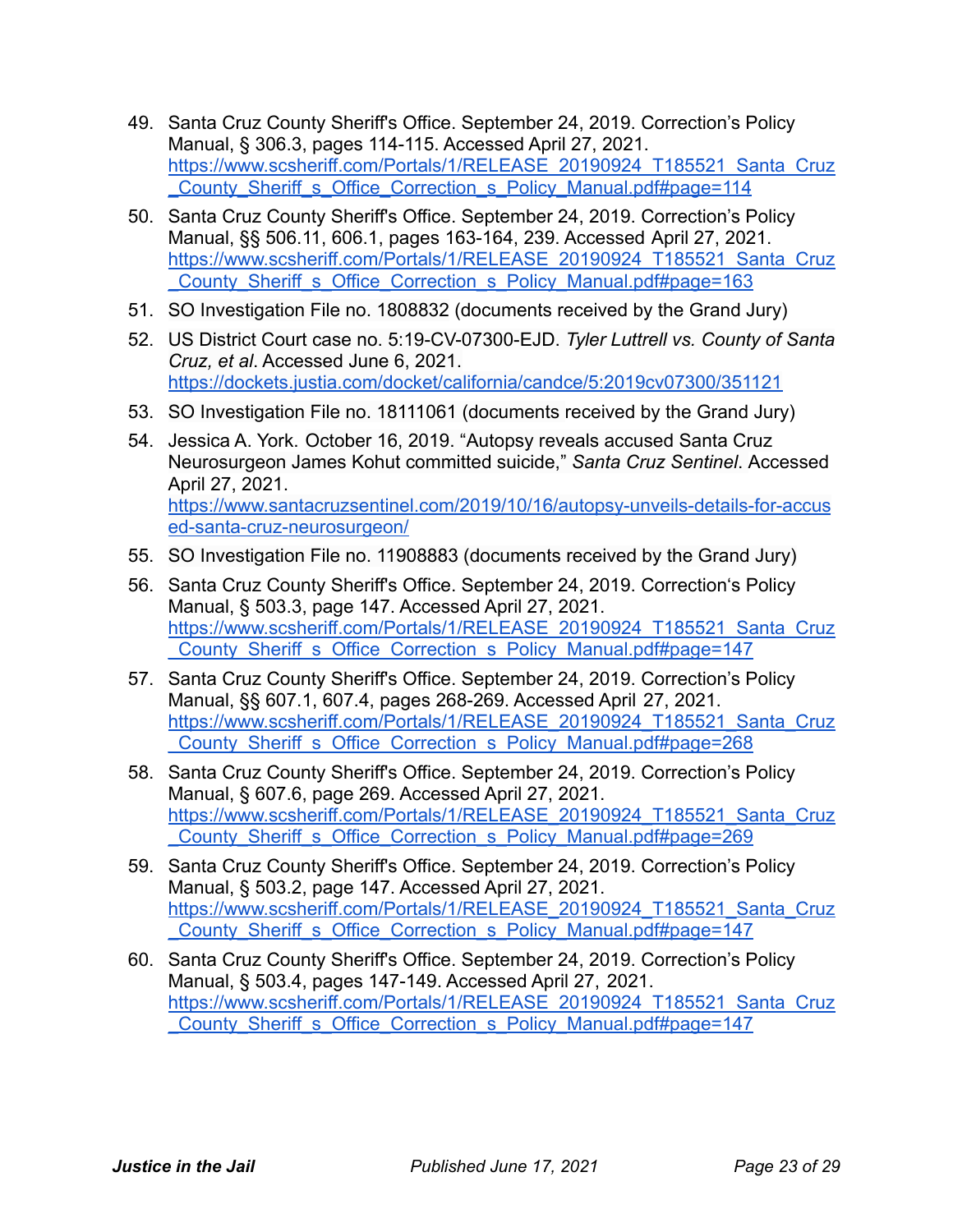- <span id="page-23-0"></span>61. Santa Cruz County Sheriff's Office. September 24, 2019. Correction's Policy Manual, §§ 506.2-506.10, pages 157-163. Accessed April 27, 2021. [https://www.scsheriff.com/Portals/1/RELEASE\\_20190924\\_T185521\\_Santa\\_Cruz](https://www.scsheriff.com/Portals/1/RELEASE_20190924_T185521_Santa_Cruz_County_Sheriff_s_Office_Correction_s_Policy_Manual.pdf#page=157) [\\_County\\_Sheriff\\_s\\_Office\\_Correction\\_s\\_Policy\\_Manual.pdf#page=157](https://www.scsheriff.com/Portals/1/RELEASE_20190924_T185521_Santa_Cruz_County_Sheriff_s_Office_Correction_s_Policy_Manual.pdf#page=157)
- <span id="page-23-1"></span>62. GSD Spreadsheet "Generators Replacement and Upgrade Costs 11.21.19" (document received by Grand Jury)
- <span id="page-23-2"></span>63. Santa Cruz County Sheriff's Office. September 24, 2019. Correction's Policy Manual, §§ 403.1, 403.2, 403.2.1, 403.2.2, 403.2.3 pages 135-136. Accessed April 27, 2021. [https://www.scsheriff.com/Portals/1/RELEASE\\_20190924\\_T185521\\_Santa\\_Cruz](https://www.scsheriff.com/Portals/1/RELEASE_20190924_T185521_Santa_Cruz_County_Sheriff_s_Office_Correction_s_Policy_Manual.pdf#page=135) County Sheriff s Office Correction s Policy Manual.pdf#page=135
- <span id="page-23-3"></span>64. Sentinel Staff. October 15, 2020. "Santa Cruz braces for Power Safety Shutoff," *Santa Cruz Sentinel*. Accessed April 27, 2021. [https://www.santacruzsentinel.com/2020/10/14/santa-cruz-braces-for-power-safet](https://www.santacruzsentinel.com/2020/10/14/santa-cruz-braces-for-power-safety-shutoff/) [y-shutoff/](https://www.santacruzsentinel.com/2020/10/14/santa-cruz-braces-for-power-safety-shutoff/)
- <span id="page-23-4"></span>65. Grand Jury interview
- <span id="page-23-5"></span>66. Sheriff's Responses to Findings and Recommendations in "Fail in the Jail." Accessed April 27, 2021. [http://www.co.santa-cruz.ca.us/Portals/0/County/GrandJury/GJ2020\\_final/4aR\\_J](http://www.co.santa-cruz.ca.us/Portals/0/County/GrandJury/GJ2020_final/4aR_JailInfrastructure_Sheriff_Response.pdf) [ailInfrastructure\\_Sheriff\\_Response.pdf](http://www.co.santa-cruz.ca.us/Portals/0/County/GrandJury/GJ2020_final/4aR_JailInfrastructure_Sheriff_Response.pdf)
- <span id="page-23-6"></span>67. County of Santa Cruz General Services Department. *Government Center/Jail Power Outage 9.28-9.29.2019 After-Action Report/Improvement Plan 10/3/2019*, (documents received by the Grand Jury)
- <span id="page-23-7"></span>68. Board of Supervisors Responses to Findings and Recommendations in "Fail in the Jail." Accessed April 27, 2021. [http://www.co.santa-cruz.ca.us/Portals/0/County/GrandJury/GJ2020\\_final/4bR\\_J](http://www.co.santa-cruz.ca.us/Portals/0/County/GrandJury/GJ2020_final/4bR_JailInfrastructure_BoS_Response.pdf) [ailInfrastructure\\_BoS\\_Response.pdf](http://www.co.santa-cruz.ca.us/Portals/0/County/GrandJury/GJ2020_final/4bR_JailInfrastructure_BoS_Response.pdf)
- <span id="page-23-8"></span>69. Michael Todd. March 21, 2019, "Santa Cruz County's Short-Staffed Jail System Mandates Overtime," *Santa Cruz Sentinel*. Accessed April 27, 2021. [https://www.santacruzsentinel.com/2019/03/21/santa-cruz-countys-short-staffed-j](https://www.santacruzsentinel.com/2019/03/21/santa-cruz-countys-short-staffed-jail-system-mandates-overtime/) [ail-system-mandates-overtime/](https://www.santacruzsentinel.com/2019/03/21/santa-cruz-countys-short-staffed-jail-system-mandates-overtime/)
- <span id="page-23-9"></span>70. Santa Cruz County 2020-2021 Adopted Budget. Accessed April 27, 2021. [http://sccounty01.co.santa-cruz.ca.us/AuditorBudget/2020-2021/2020-2021\\_ADO](http://sccounty01.co.santa-cruz.ca.us/AuditorBudget/2020-2021/2020-2021_ADOPTED_BUDGET.pdf) [PTED\\_BUDGET.pdf](http://sccounty01.co.santa-cruz.ca.us/AuditorBudget/2020-2021/2020-2021_ADOPTED_BUDGET.pdf)
- <span id="page-23-10"></span>71. Board of Supervisors Minutes for June 23, 2020. Accessed April 27, 2021. [http://santacruzcountyca.iqm2.com/Citizens/SplitView.aspx?Mode=Video&Meetin](http://santacruzcountyca.iqm2.com/Citizens/SplitView.aspx?Mode=Video&MeetingID=1806&Format=Minutes) [gID=1806&Format=Minutes](http://santacruzcountyca.iqm2.com/Citizens/SplitView.aspx?Mode=Video&MeetingID=1806&Format=Minutes)
- <span id="page-23-11"></span>72. Sheriff-Coroner's Board Letter re Budget. Accessed April 27, 2021. [https://santacruzcountyca.iqm2.com/Citizens/Detail\\_LegiFile.aspx?ID=9086](https://santacruzcountyca.iqm2.com/Citizens/Detail_LegiFile.aspx?ID=9086)
- <span id="page-23-12"></span>73. Corrections Bureau Proposed Budget, pages 236-238. Accessed April 27, 2021. [https://sccounty01.co.santa-cruz.ca.us/prop\\_budget2020-21/231-240.pdf#page=](https://sccounty01.co.santa-cruz.ca.us/prop_budget2020-21/231-240.pdf#page=236) [236](https://sccounty01.co.santa-cruz.ca.us/prop_budget2020-21/231-240.pdf#page=236)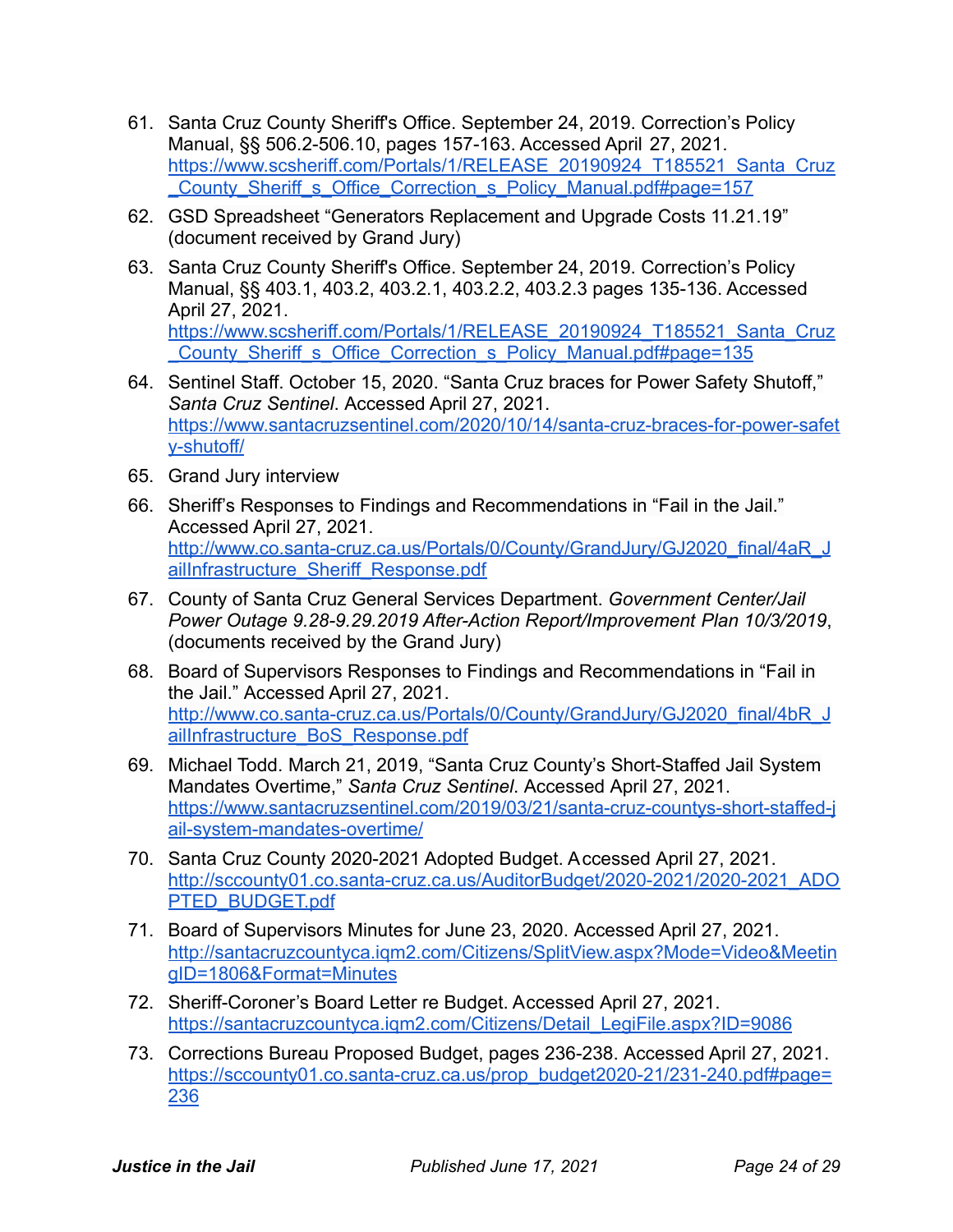- <span id="page-24-0"></span>74. Grand Jury interview
- <span id="page-24-1"></span>75. Grand Jury interview
- <span id="page-24-2"></span>76. Grand Jury interview
- <span id="page-24-3"></span>77. Grand Jury interview
- <span id="page-24-4"></span>78. CGJA. April 2014. "The California Grand Jury System," pages 12-42. Accessed April 27, 2021. [http://cgja.org/sites/default/files/the\\_california\\_grand\\_jury\\_systemedition3.pdf#pa](http://cgja.org/sites/default/files/the_california_grand_jury_systemedition3.pdf#page=12) [ge=12](http://cgja.org/sites/default/files/the_california_grand_jury_systemedition3.pdf#page=12)
- <span id="page-24-5"></span>79. California Government Code § 25303.7. Accessed April 27, 2021. [https://leginfo.legislature.ca.gov/faces/billTextClient.xhtml?bill\\_id=201920200AB1](https://leginfo.legislature.ca.gov/faces/billTextClient.xhtml?bill_id=201920200AB1185) [185](https://leginfo.legislature.ca.gov/faces/billTextClient.xhtml?bill_id=201920200AB1185)
- <span id="page-24-6"></span>80. County of Alameda, Public Protection Committee. February 11, 2021. "AB 1158 Overview." Accessed April 27, 2021. [http://www.acgov.org/board/bos\\_calendar/documents/DocsAgendaReg\\_2\\_11\\_21/](http://www.acgov.org/board/bos_calendar/documents/DocsAgendaReg_2_11_21/PUBLIC%20PROTECTION/Regular%20Calendar/Item_3_AB1185_presentation_2_11_21.pdf) [PUBLIC%20PROTECTION/Regular%20Calendar/Item\\_3\\_AB1185\\_presentation](http://www.acgov.org/board/bos_calendar/documents/DocsAgendaReg_2_11_21/PUBLIC%20PROTECTION/Regular%20Calendar/Item_3_AB1185_presentation_2_11_21.pdf) [\\_2\\_11\\_21.pdf](http://www.acgov.org/board/bos_calendar/documents/DocsAgendaReg_2_11_21/PUBLIC%20PROTECTION/Regular%20Calendar/Item_3_AB1185_presentation_2_11_21.pdf)
- <span id="page-24-7"></span>81. Santa Cruz County 2020-2021 Adopted Budget, page ii. Accessed April 27, 2021. [http://sccounty01.co.santa-cruz.ca.us/AuditorBudget/2020-2021/2020-2021\\_ADO](http://sccounty01.co.santa-cruz.ca.us/AuditorBudget/2020-2021/2020-2021_ADOPTED_BUDGET.pdf) [PTED\\_BUDGET.pdf](http://sccounty01.co.santa-cruz.ca.us/AuditorBudget/2020-2021/2020-2021_ADOPTED_BUDGET.pdf)
- <span id="page-24-8"></span>82. Matt Brannen. October 7, 2020. "Dying Inside," *Redding Record Searchlight*. Accessed April 27, 2021. [https://www.redding.com/in-depth/news/local/2020/10/07/shasta-county-jail-inmat](https://www.redding.com/in-depth/news/local/2020/10/07/shasta-county-jail-inmate-deaths-mental-health-california-reform-ideas/5621258002/) [e-deaths-mental-health-california-reform-ideas/5621258002/](https://www.redding.com/in-depth/news/local/2020/10/07/shasta-county-jail-inmate-deaths-mental-health-california-reform-ideas/5621258002/)
- <span id="page-24-9"></span>83. Santa Cruz County Personnel Dept. Updated Regularly. "Law Enforcement Job Salary Schedule." Accessed April 27, 2021. [http://sccounty01.co.santa-cruz.ca.us/personnel/salsched/OccCdDisp.asp?OccD](http://sccounty01.co.santa-cruz.ca.us/personnel/salsched/OccCdDisp.asp?OccDesc=LAW%20ENFORCEMENT%20*%20RELATED%20%20%20%20%20%20%20%20%20%20%20%20) [esc=LAW%20ENFORCEMENT%20\\*%20RELATED%20%20%20%20%20%20%](http://sccounty01.co.santa-cruz.ca.us/personnel/salsched/OccCdDisp.asp?OccDesc=LAW%20ENFORCEMENT%20*%20RELATED%20%20%20%20%20%20%20%20%20%20%20%20) [20%20%20%20%20%20](http://sccounty01.co.santa-cruz.ca.us/personnel/salsched/OccCdDisp.asp?OccDesc=LAW%20ENFORCEMENT%20*%20RELATED%20%20%20%20%20%20%20%20%20%20%20%20)
- <span id="page-24-10"></span>84. Monterey County Sheriff's Office. Updated Regularly. "Current Job Openings." Accessed April 27, 2021. <https://montereysheriff.org/jobs/>
- <span id="page-24-11"></span>85. Santa Clara County Office of the Sheriff. not given. "Sheriff's Correctional Deputy – Lateral." Accessed April 27, 2021. <https://countysheriff.sccgov.org/sheriffs-correctional-deputy-lateral>
- <span id="page-24-12"></span>86. San Mateo County Human Resources Dept. May 7, 2021. "San Mateo County Job Classification Table." Accessed April 27, 2021. <https://hr.smcgov.org/job-classification-table>
- <span id="page-24-13"></span>87. California Government Code § 25303.7. Accessed April 27, 2021. [https://leginfo.legislature.ca.gov/faces/billTextClient.xhtml?bill\\_id=201920200AB1](https://leginfo.legislature.ca.gov/faces/billTextClient.xhtml?bill_id=201920200AB1185) [185](https://leginfo.legislature.ca.gov/faces/billTextClient.xhtml?bill_id=201920200AB1185)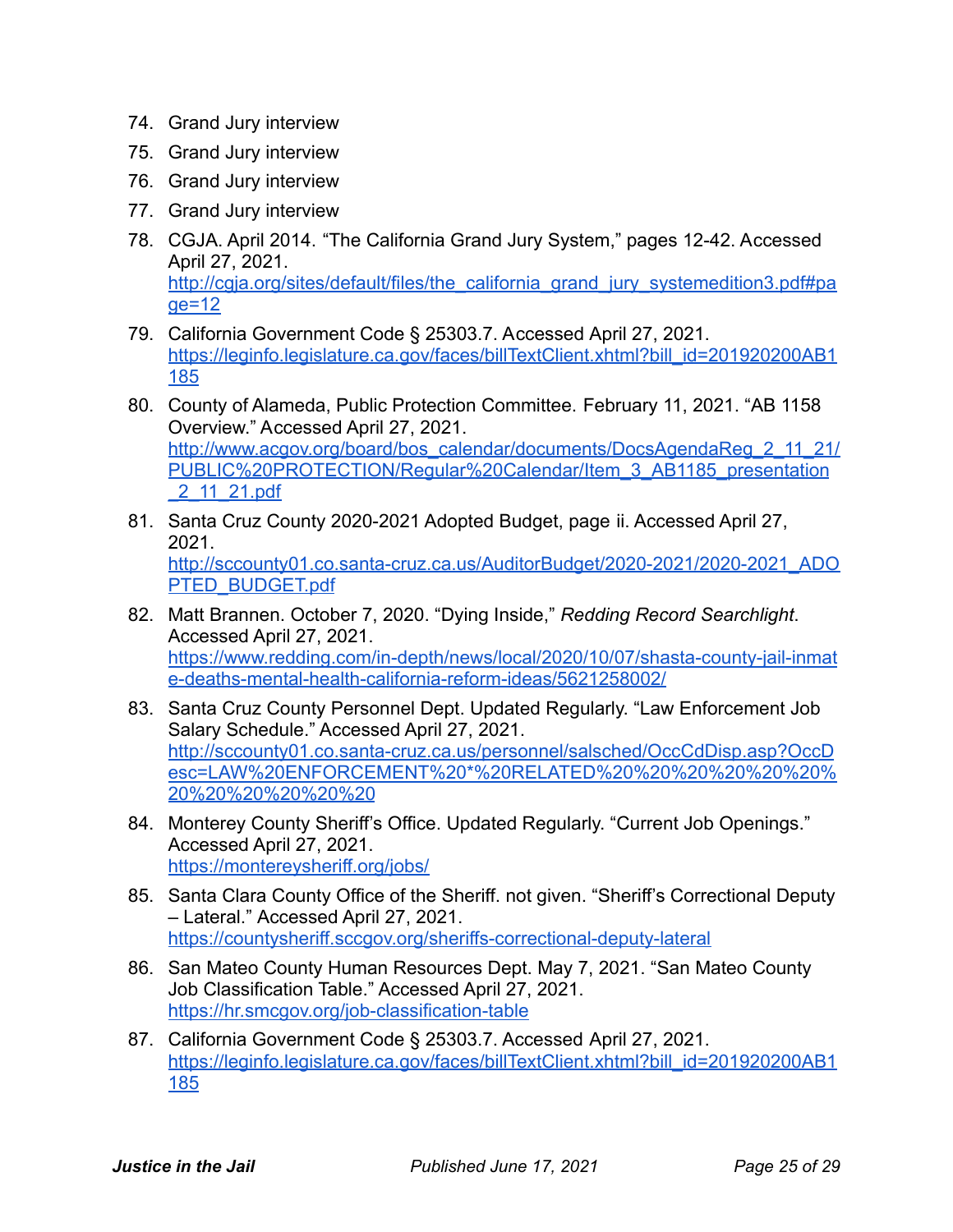## **Appendix A – Jail Inspections**

<span id="page-25-0"></span>Penal Code § 919(b) charges the Grand Jury each year to inquire into the condition and management of the"prisons within the county." Due to the COVID19 pandemic the 2020-2021 Grand Jury did not begin its service until October 1, 2020, three months later than normal. As such this year's Grand Jury has had only nine months to complete its work. Further, COVID19 vaccinations did not become available until late this past winter.

Members of the Grand Jury were able to tour the Main Jail and the adjacent Blaine Street Women's facility on March 26, 2021, the Rountree facility on April 2, 2021, and the Juvenile Detention facility operated by the county's Probation Office on April 23, 2021. Due to time constraints this report is focused on events, conditions, and management of the Main Jail.

The Grand Jury notes that jurors were favorably impressed by the Blaine Street facility and the Rountree facility and its Rehabilitation and Release program. Jurors also note that their tour of the Juvenile Detention facility was informative and thorough, and it appeared that staff was attentive and caring to the wards under their supervision.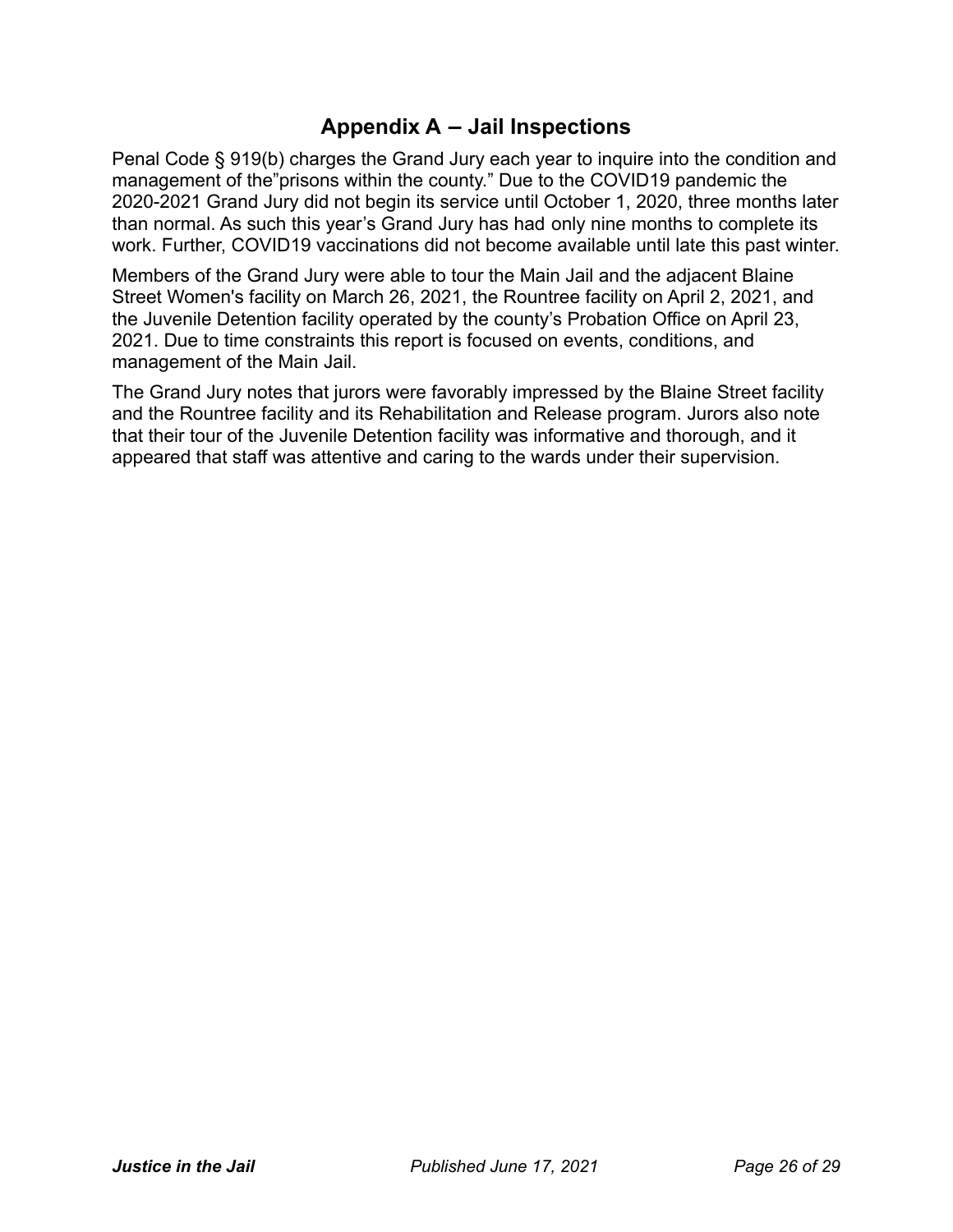## **Appendix B – Comparative Statistics Deaths in California County Jails, 2005-2019** [\[82\]](#page-24-8)

<span id="page-26-0"></span>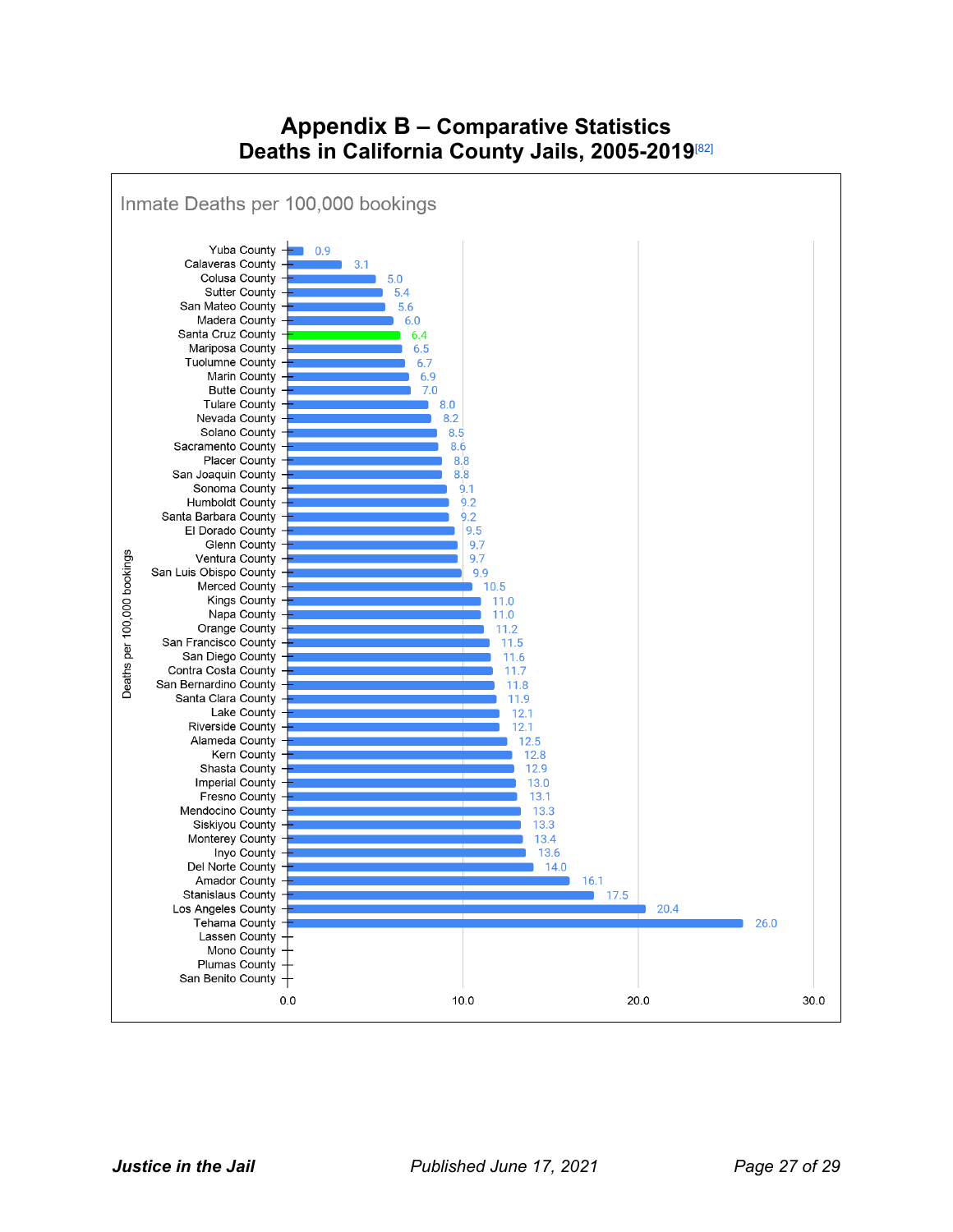## <span id="page-27-0"></span>**Appendix C – Comparative Salaries for Correction Officers**

A brief online survey of available positions in each county revealed the following entry-to-top monthly base pay for Sheriff's Correctional Officers in Santa Cruz, Santa Clara, San Mateo, and Monterey Counties:

| County                      | Low (\$) | High (\$) |
|-----------------------------|----------|-----------|
| Santa Cruz <sup>[83]</sup>  | 5845     | 7817      |
| Santa Clara <sup>[84]</sup> | 7085     | 8612      |
| San Mateo <sup>[85]</sup>   | 6885     | 8608      |
| Monterey <sup>[86]</sup>    | 6424     | 8744      |